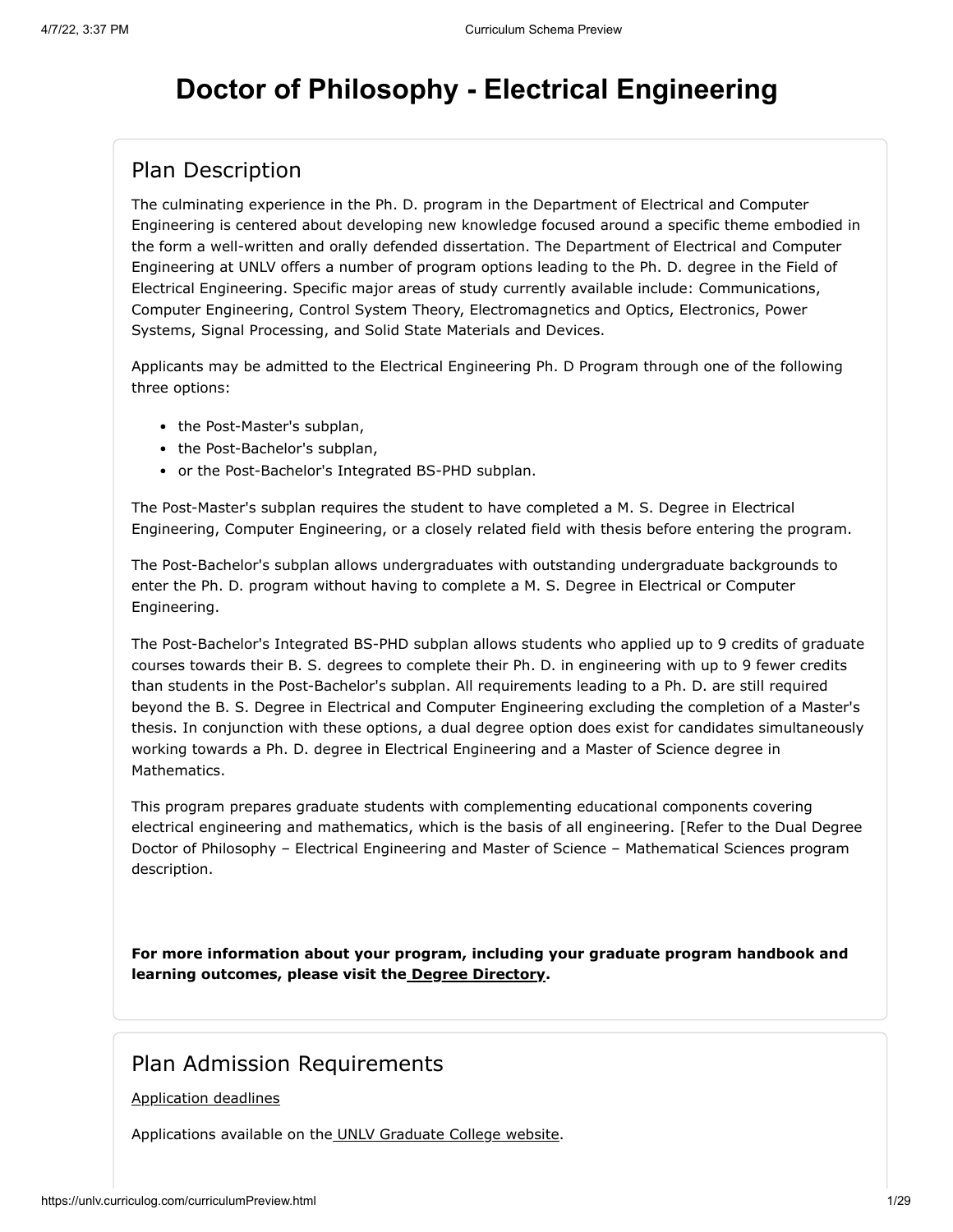Applicants are considered on an individual basis. Applicants may be admitted as a regular or provisional status student. Qualified applicants who are not admitted can take graduate courses as a non-degree seeking graduate student. Up to 15 UNLV credits taken as a non-degree seeking graduate student at UNLV can be applied towards a PhD degree program in electrical and computer engineering. Potentially, nine graduate credits taken at another regionally accredited university may be transferred in the PhD degree program at UNLV. At most, only 15 credits of a combination of UNLV and non-UNLV course credits, within the constraints above, may be applied to the PhD program. Courses with a grade less than B (3. 0) will not be applied to the PhD program. Further, the courses must not have been or will be applied to different degree program. Note that informal course credits will not be transferred into a PhD degree program. Informal courses such as Graduate Independent Study and Seminar taken as a nondegree seeking student cannot be applied towards a program degree in ECE. Non-degree seeking students can count Electrical& Computer Engineering Graduate Special Topics towards the program degree as long as they adhere to the conditions of the particular program option regarding informal course credits.

To be considered for admission an applicant must:

- 1. Submit GRE scaled and percentile scores in quantitative, verbal reasoning, and analytical writing to the Department of Electrical and Computer Engineering and have obtained the following minimum relative percentile comparison rank of 75 in the Quantitative section, 20 in the Verbal Reasoning section, and 20 in Analytical Writing. Please note that GRE scores will only be considered valid if taken within five years prior to the time of admission and are recognized by the GRE examination board. Official scores must be obtained from an official GRE provider. The GRE requirement can be waived under the circumstances listed in the GRE Waiver section.
- 2. Submit a completed application form and official transcripts of all college level work to the Graduate College. Submit an additional set of transcripts of all college-level work directly to the Department of Electrical and Computer Engineering.
- 3. Submit a **one page one-page** written statement of purpose indicating the applicant's interests, motivations, and objectives. In the statement of purpose, the applicant must explicitly identify their areas of interest from the following list of areas offered at UNLV in the ECE Department: Communications, Computer Engineering, Control Systems, Electromagnetics and Optics, Electronics, Power Systems, Signal Processing, and **Solid State Materials Solid-State Electronics** and **Devices Photonics** (which includes Nanotechnology). Applicants are required to account for all time beyond the B. S. degree indicating how they have developed professionally. Applicants transferring from other graduate programs without obtaining an M. S. degree must justify why they are leaving that program to join our graduate program. Applicants receiving grades less than B in a graduate course elsewhere may not be admitted to the graduate program without a **well justified well-justified** explanation. Poor performance in course work in the program that the student is **transferring fr om transferrin g from** can be a cause for denial of admission. It will be the graduate committee's discretion whether to allow or deny admission**.**
- 4. **Submit a one-page curriculum vitae listing the applicant's project, publication, and award records**.
- 5. Submit three letters of recommendation (signed and dated) concerning the applicant's potential for succeeding in the graduate program directly to the Department of Electrical and Computer Engineering. Letters of reference may be electronically uploaded in the online admissions application process. If the student received a M. S. degree in electrical or computer engineering at UNLV, then only one letter of recommendation is required, and it must come from the candidate's faculty advisor who should be the student's thesis committee chair. If the applicant has attended a university or is currently enrolled in a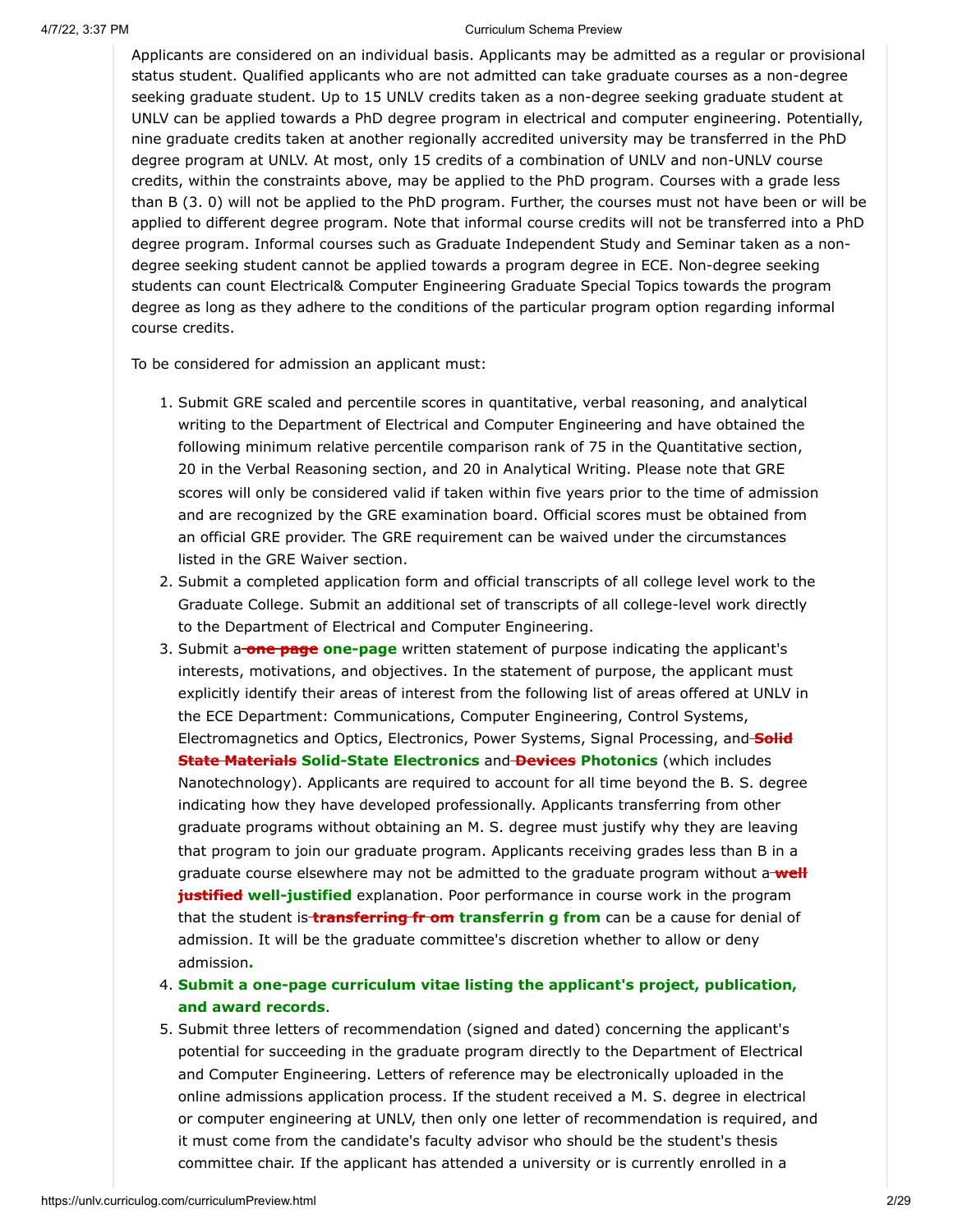program beyond the M. S. degree, then at least one letter of recommendation should be solicited from that university or program and two from the university in which the M. S. degree was received. One of the three letters should be written by your thesis advisor commenting on your background and your thesis research. If the applicant has been out of school for an extended period of tim e, then letters should be solicited from the professional community who can comment on the applicant's technical background and/or from the applicant's most recent academic institution. Letters of recommendation written beyond a six-month period prior to applying for admission to our graduate program will not be accepted. Strong letters of recommendation illustrate technical talent and professional accomplishments beyond the grade point average or course grade. The graduate committee is interested in the applicant's technical, conceptual, verbal, ethical and social skills. The graduate committee is interested in the applicant's ability to perform research with evidence to substantiate claims made. Note that letters from professors that casually know you will not help you in the admission process.

- 6. **Before international International** applicants **can be considered for admission must provide proof of English proficiency**, **as stated in** the Graduate College **requires that all international applicants take the Test of** English **as a Foreign [Language \(TOEFL\) and obtain a minimum score of 550 or 85 on the Michigan Test](https://www.unlv.edu/graduatecollege/english-proficiency) proficiency requirements website**. **Students whose first language is not English may be required to take and pass the English as a Second Language Placement Test upon arrival at UNLV. If necessary, they will be required to take English as a Second Language (ESL) courses at UNLV.**
- 7. [All domestic and international applicants must review and follow the Graduate College](http://www.unlv.edu/graduatecollege/futurestudents) Admission and Registration Requirements.
- 8. Application deadlines are February 1st for admission in the fall of the same year and October 1st for admission in the spring of the subsequent year.

#### *Post-Master's subplan*

- 1. Have a Master of Science (M. S.) degree in electrical engineering or computer engineering or a closely related field with an M. S. thesis component. The M. S. thesis must be completed prior to admission. Potential candidates applying to the program based on a course only option or a project option will not be admitted. (Applicants who possess a bachelor's degree in a closely related discipline, such as physics or mathematics, may be admitted on conditional and/or provisional status. These students will be required to complete certain undergraduate and/or graduate courses before they can attain regular full graduate standing status. The graduate committee determines these courses on an individual basis.)
- 2. Have a minimum overall grade point average (GPA) of 3. 20 (A= 4. 00) for their M. S. degree and a 3. 00 for their B. S. degree.

#### *Post-Bachelor's subplan:*

1. Have a Bachelor of Science (B. S.) degree in electrical engineering or computer engineering or a closely related field. (Applicants who possess a bachelor degree in a closely related discipline, such as physics or mathematics, may be admitted on conditional and/or provisional status. These students will be required to complete certain undergraduate and/or graduate courses before they can attain regular full graduate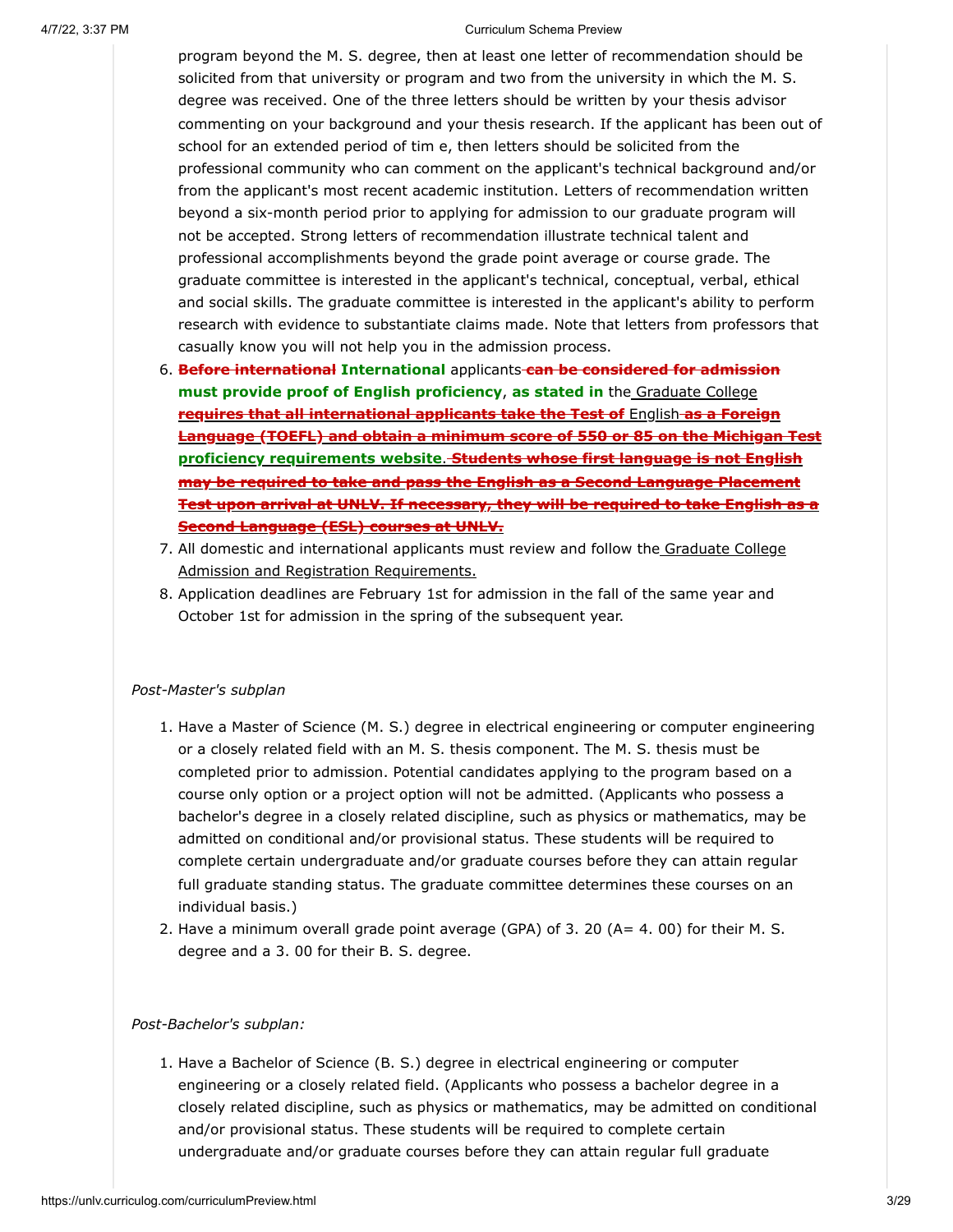standing status. The graduate committee determines these courses on an individual basis.)

2. Have a minimum overall grade point average (GPA) of 3. 50 (A= 4. 00) for their B. S. degree in Electrical or Computer Engineering a closely related field.

#### *Post-Bachelor's Integrated BS-PHD subplan:*

The Integrated BS-PHD *subplan* program allows UNLV undergraduate students who applied up to 9 credits of UNLV electrical engineering or computer engineering graduate courses towards their UNLV B. S. in Electrical Engineering or Computer Engineering degree to complete their Ph. D. in engineering with up to 9 fewer credits than students in the Post-Bachelor's *subplan*. All requirements leading to a Ph. D. are still required beyond the B. S. Degree in Electrical and Computer Engineering excluding the completion of a Master's thesis.

- 1. Have a minimum overall grade point average (GPA) of 3. 5 (A= 4. 00) for their B. S. degree in electrical engineering or computer engineering at UNLV.
- 2. Have completed up to a maximum of 9 credits of formal Graduate College curriculum approved 600/700 level courses (which excludes informal courses such as Graduate Independent Study, Graduate Seminar, and Special Topics) which were applied towards the student's B. S. degree. Each graduate level course must have been completed with a minimum grade of B (GPA) of 3. 2 (A=  $4.00$ ).

#### **GRE Waiver:**

The GRE entrance requirement will be waived for students entering the Ph. D. program if *ALL* of the following are satisfied**:. The final decision is up to the graduate committee.**

**1.** The candidate **receives received** a **MS bachelor or master's** degree **(thesis option)** in **Electrical and Computer Engineering (ECE) at UNLV electrical and/or computer engineering from an ABET-accredited electrical and/or computer engineering program**.

**2.** The **candidate's candidate's** BS GPA equals or exceeds 3. 0 **and MS GPA equals or exceeds 3. 6 for conventional Ph. D. applicants**. The **candidate's MS candidate's BS** GPA equals or exceeds 3. **6 5 for direct Ph. D. applicants.**

**3**. The **candidate shows conventional Ph. D. applicant must show** evidence that a paper pertaining to **their his/her** research has been **published accepted/published** in a refereed conference (minimum requirement)**. A published article in or** a **refereed** journal **exceeds this minimum requirement**. **In all cases, the candidate must be the first author of the publication. Galley proofs Reviewers' comments** along with a letter of acceptance may be used as minimum evidence that a paper will be published. The **candidate is direct Ph. D. applicant must show evidence of research experience. Examples of such evidence include but** not **seeking limited to 1) a research publication; 2)** a **teaching assistantship research poster/presentation; 3) participation in a sponsored research project; 4) participation in a research internship, etc.**

**4**. **One strong letter Letters** of recommendation **from the major professor indicating should clearly indicate** the student's **potential and** ability **for to succeed in research and** higher education.

*Students are accepted into a degree program as described in the Graduate Catalog. The faculty and corresponding sub-disciplines and sub-plans within the described programs are subject to change at any time.*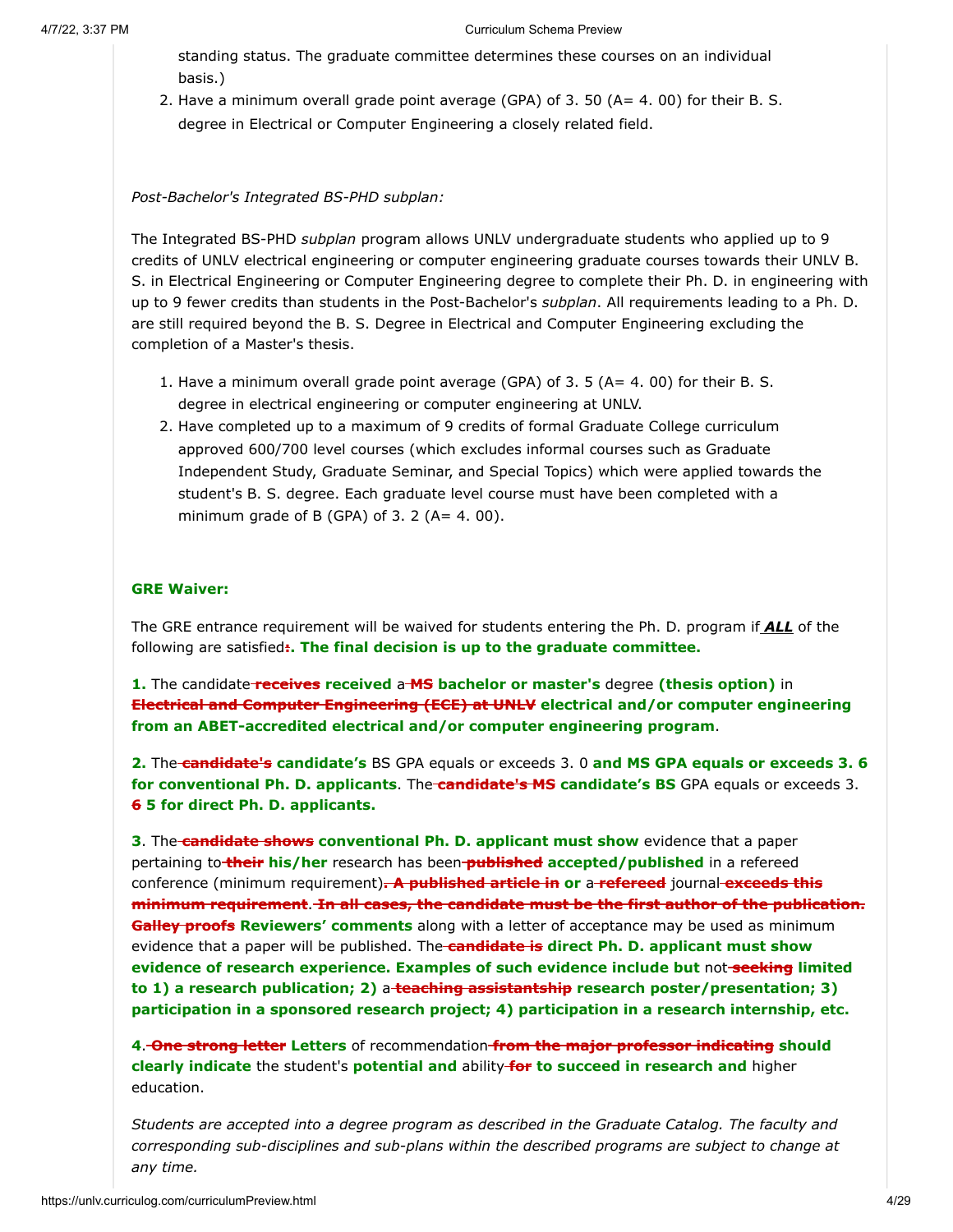#### Plan Requirements

*See Subplan Requirements below.*

[Subplan 1: Post-Master's](#page-4-0)

[Subplan 2: Post-Bachelor's](#page-11-0)

[Subplan 3: Post-Bachelor's Integrated BS-PHD](#page-18-0)

### Subplan 1 Requirements: Post-Master's

<span id="page-4-0"></span>Total Credits Required: 45

### Course Requirements

#### Major Field Courses – Credits: 6-15

Complete 6-15 credits of **advisor approved** coursework in an **approved single** major **in a single** area in Electrical and Computer Engineering **(suggested courses below),** with a minimum overall average GPA of 3. 33.

### Communications

| ECG 662 Digital Communication Systems<br>ECG 666 Wireless and Mobile<br><b>Communication Systems</b> |   |
|------------------------------------------------------------------------------------------------------|---|
| ECG 704 Coding with Applications in<br><b>Computers and Communication Media</b>                      |   |
| ECG 706 Analysis of Telecommunication and<br>Data Networks                                           |   |
| ECG 760 Random Processes in Engineering<br>Problems                                                  | 3 |
| ECG 762 Detection and Estimation of Signals<br>in Noise                                              |   |
| ECG 763 Advanced Digital Communication<br>Systems                                                    |   |

#### ECG 600 Computer Communication Networks 3 **ECG 603 Embedded Systems Design 3** ECG 604 Modern Processor Architecture 3 Computer Engineering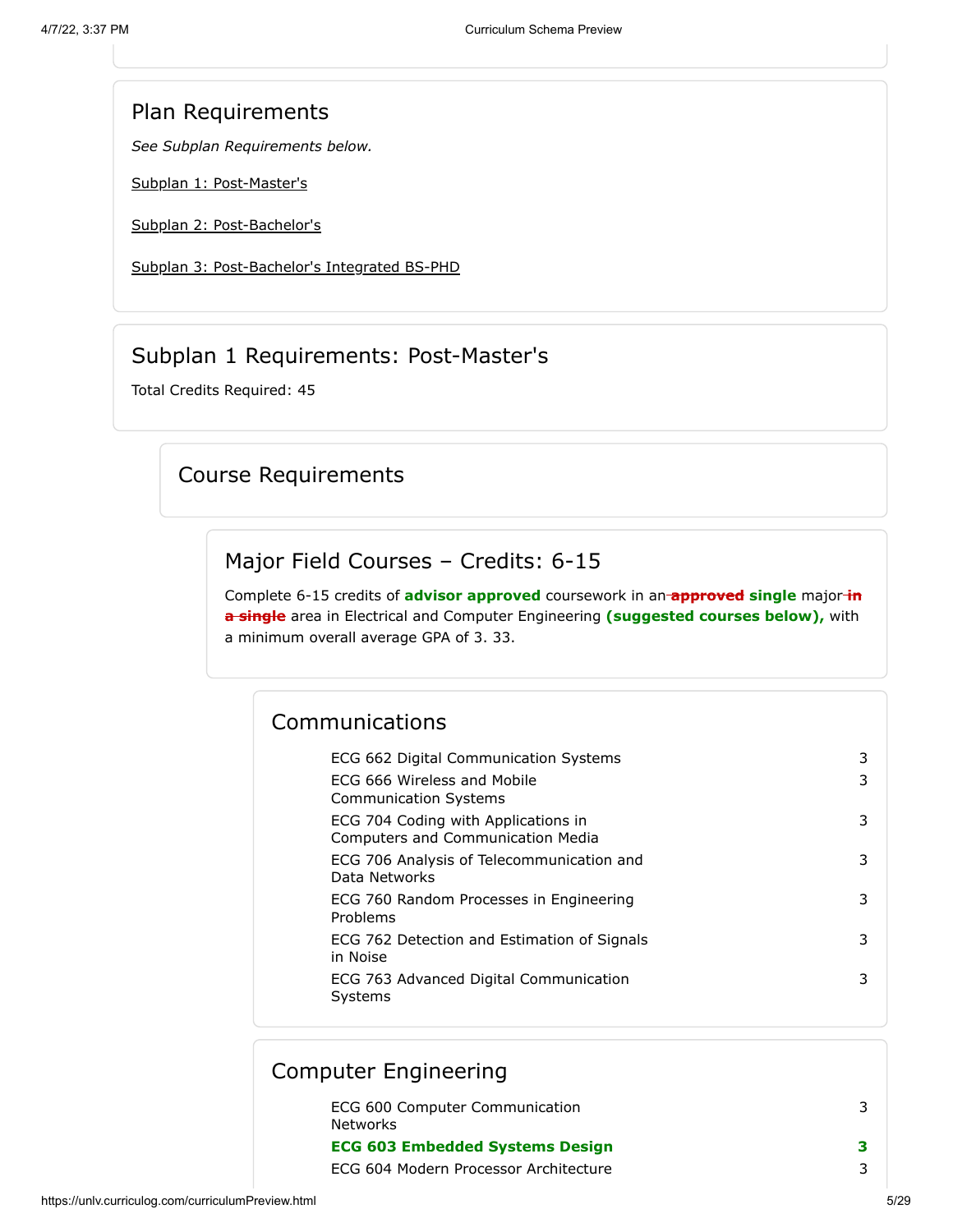| ECG 605 Data Compression Systems                                                | 3 |
|---------------------------------------------------------------------------------|---|
| ECG 607 Biometrics                                                              | 3 |
| ECG 608 Digital Design Verification and<br>Testing                              | 3 |
| ECG 609 Embedded Digital Signal<br>Processing                                   | 3 |
| ECG 617 Internet of Things Systems                                              | 3 |
| ECG 700 Advanced Computer System<br>Architecture                                | 3 |
| ECG 701 Reliable Design of Digital Systems                                      | 3 |
| ECG 702 Interconnection Networks for<br>Parallel Processing Applications        | 3 |
| <b>ECG 703 Machine Learning and</b><br><b>Applications</b>                      | 3 |
| ECG 704 Coding with Applications in<br><b>Computers and Communication Media</b> | 3 |
| ECG 706 Analysis of Telecommunication and<br>Data Networks                      | 3 |
| ECG 707 Logic Synthesis Engineering                                             | 3 |
| ECG 709 Synthesis and Optimization of<br>Digital Systems                        | 3 |
|                                                                                 |   |

# Control Systems Theory

| ECG 672 Digital Control Systems    |  |
|------------------------------------|--|
| ECG 770 Linear Systems             |  |
| ECG 771 Optimal and Modern Control |  |
| ECG 772 Nonlinear Systems          |  |
| ECG 774 Stochastic Control         |  |
| ECG 776 Adaptive Control           |  |
|                                    |  |

| <b>Electromagnetics and Optics</b> |  |  |
|------------------------------------|--|--|
|------------------------------------|--|--|

| ECG 630 Transmission Lines                            | 3 |
|-------------------------------------------------------|---|
| ECG 631 Engineering Optics                            | 3 |
| ECG 632 Antenna Engineering                           | 3 |
| ECG 633 Active and Passive Microwave<br>Engineering   | 3 |
| ECG 730 Advanced Engineering<br>Electromagnetics I    | 3 |
| ECG 731 Theoretical Techniques in<br>Electromagnetics | 3 |
| ECG 732 Advanced Engineering<br>Electromagnetics II   | 3 |
| ECG 733 Plasma I                                      |   |

# Electronics

| ECG 620 Analog Integrated Circuit Design  |  |
|-------------------------------------------|--|
| ECG 621 Digital Integrated Circuit Design |  |
| ECG 720 Advanced Analog IC Design         |  |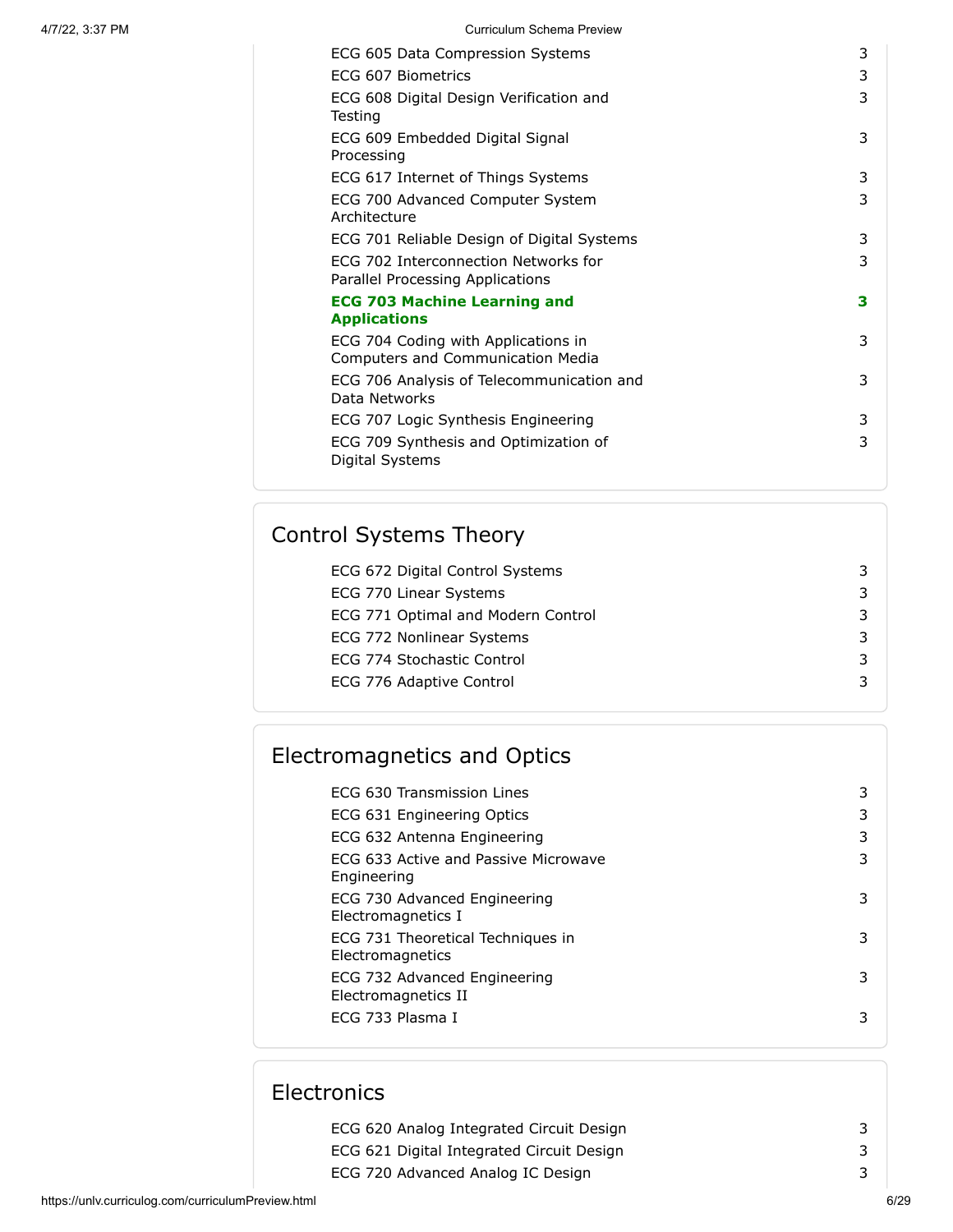ECG 721 Memory Circuit Design 3

ECG 722 Mixed-Signal Circuit Design 3

# Power Engineering

| ECG 642 Power Electronics                                 |  |
|-----------------------------------------------------------|--|
| ECG 646 Photovoltaic Devices and Systems                  |  |
| ECG 740 Computer Analysis Methods for<br>Power Systems    |  |
| ECG 741 Electric Power Distribution System<br>Engineering |  |
| ECG 742 Power System Stability and Control                |  |
| ECG 743 Smart Electrical Power Grid                       |  |

# Signal Processing

| ECG 680 Discrete-Time Signal Processing                                 | 3 |
|-------------------------------------------------------------------------|---|
| <b>ECG 682 Introduction to Biomedical</b><br><b>Signals and Systems</b> | з |
| <b>ECG 703 Machine Learning and</b><br><b>Applications</b>              | 3 |
| ECG 760 Random Processes in Engineering<br>Problems                     | 3 |
| ECG 762 Detection and Estimation of Signals<br>in Noise                 | 3 |
| ECG 781 Digital Filters                                                 | 3 |
| ECG 782 Multidimensional Digital Signal<br>Processing                   | 3 |
| ECG 783 Adaptive Signal Processing with<br><b>Neural Networks</b>       | 3 |

# Solid State Electronics **and Photonics**

| <del>[After]</del> ECG - 614 - Quantum Communication<br>[Before] | 3 |
|------------------------------------------------------------------|---|
| ECG 651 Electronic and Magnetic Materials<br>and Devices         | 3 |
| ECG 652 Optoelectronics                                          | 3 |
| ECG 653 Introduction to Nanotechnology                           | 3 |
| [After] ECG - 712 - Optical Materials and Devices                | 3 |
| [After] ECG - 715 - Biomedical Photonics                         | 3 |
| [After] ECG - 716 - Space Systems                                | 3 |
| ECG 750 Photonics                                                | 3 |
| ECG 752 Physical Electronics                                     | 3 |
| ECG 753 Advanced Topics in Semiconductor<br>Devices I            | 3 |
| ECG 755 Monolithic Integrated Circuit<br>Fabrication             | 3 |
| ECG 756 Advanced Topics in Semiconductor<br>Devices II           | 3 |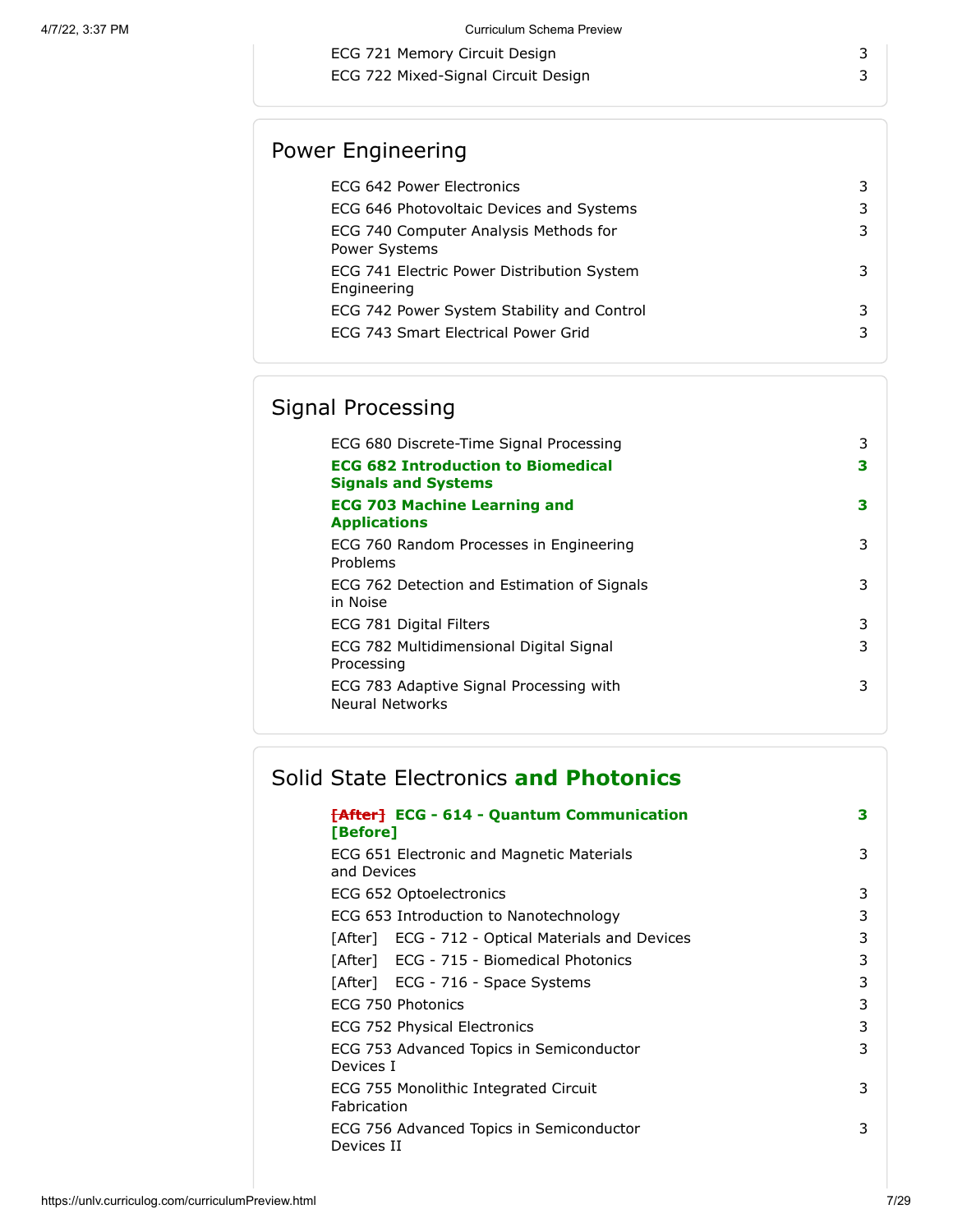ECG 757 Electron Transport Phenomena in

ECG 758 Numerical Methods in Engineering 3

3

# Minor Fields Courses – Credits: 6-18

Solid State Devices

Select two advisor-approved minor fields and complete coursework **(suggested courses below)** in each single area totaling 6-18 credits, with a minimum overall average GPA of 3. 33. The secondary minor can be from a field outside Electrical Engineering.

## Communications

| ECG 662 Digital Communication Systems                       |  |
|-------------------------------------------------------------|--|
| ECG 666 Wireless and Mobile<br><b>Communication Systems</b> |  |
| ECG 760 Random Processes in Engineering<br>Problems         |  |
| ECG 762 Detection and Estimation of Signals<br>in Noise     |  |

## Computer Engineering

| ECG 704 Coding with Applications in<br><b>Computers and Communication Media</b> | 3 |
|---------------------------------------------------------------------------------|---|
| <b>ECG 603 Embedded Systems Design</b>                                          | 3 |
| ECG 706 Analysis of Telecommunication and<br>Data Networks                      | 3 |
| ECG 600 Computer Communication<br><b>Networks</b>                               | 3 |
| ECG 604 Modern Processor Architecture                                           | 3 |
| ECG 605 Data Compression Systems                                                | 3 |
| ECG 607 Biometrics                                                              | 3 |
| ECG 608 Digital Design Verification and<br>Testing                              | 3 |
| [After] ECG 618 Cloud Computing in Engineering                                  | 3 |
| <b>ECG 618 Cloud Computing in</b>                                               |   |
| <b>Engineering</b>                                                              |   |
| ECG 609 Embedded Digital Signal<br>Processing                                   | 3 |
| ECG 617 Internet of Things Systems                                              | 3 |
| ECG 700 Advanced Computer System<br>Architecture                                | 3 |
| <b>ECG 703 Machine Learning and</b><br><b>Applications</b>                      | 3 |
| ECG 701 Reliable Design of Digital Systems                                      | 3 |
| ECG 702 Interconnection Networks for<br>Parallel Processing Applications        | 3 |
| ECG 707 Logic Synthesis Engineering                                             | 3 |
| ECG 709 Synthesis and Optimization of<br>Digital Systems                        | 3 |

https://unlv.curriculog.com/curriculumPreview.html 8/29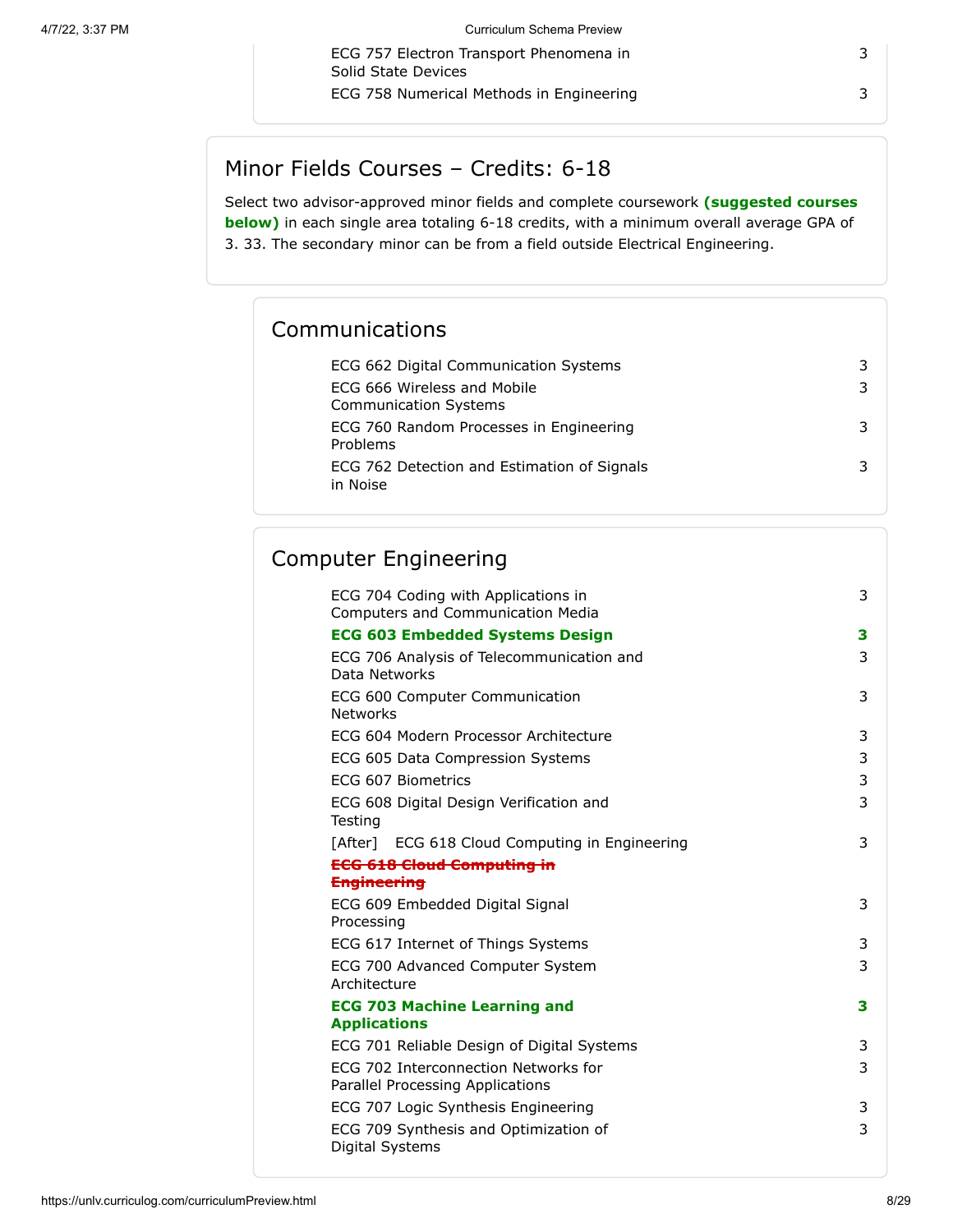## Control Systems Theory

| ECG 770 Linear Systems             | 3 |
|------------------------------------|---|
| ECG 771 Optimal and Modern Control | 3 |
| ECG 772 Nonlinear Systems          | 3 |
| ECG 774 Stochastic Control         | 3 |
| ECG 776 Adaptive Control           | 3 |
|                                    |   |

## Electromagnetics and Optics

| FCG 630 Transmission Lines                            | 3 |
|-------------------------------------------------------|---|
| ECG 631 Engineering Optics                            |   |
| ECG 632 Antenna Engineering                           |   |
| ECG 633 Active and Passive Microwave<br>Engineering   | 3 |
| ECG 730 Advanced Engineering<br>Electromagnetics I    |   |
| ECG 731 Theoretical Techniques in<br>Electromagnetics | 3 |
| ECG 732 Advanced Engineering<br>Electromagnetics II   | 3 |
| FCG 733 Plasma I                                      |   |

## **Electronics**

| ECG 620 Analog Integrated Circuit Design  |  |
|-------------------------------------------|--|
| ECG 621 Digital Integrated Circuit Design |  |
| ECG 720 Advanced Analog IC Design         |  |
| ECG 721 Memory Circuit Design             |  |
| ECG 722 Mixed-Signal Circuit Design       |  |
|                                           |  |

## Power Engineering

| ECG 642 Power Electronics                                     |  |
|---------------------------------------------------------------|--|
| ECG 646 Photovoltaic Devices and Systems                      |  |
| ECG 740 Computer Analysis Methods for<br><b>Power Systems</b> |  |
| ECG 741 Electric Power Distribution System<br>Engineering     |  |
| ECG 742 Power System Stability and Control                    |  |
| ECG 743 Smart Electrical Power Grid                           |  |
|                                                               |  |

## Signal Processing

ECG 680 Discrete-Time Signal Processing 3 **ECG 682 Introduction to Biomedical Signals and Systems 3**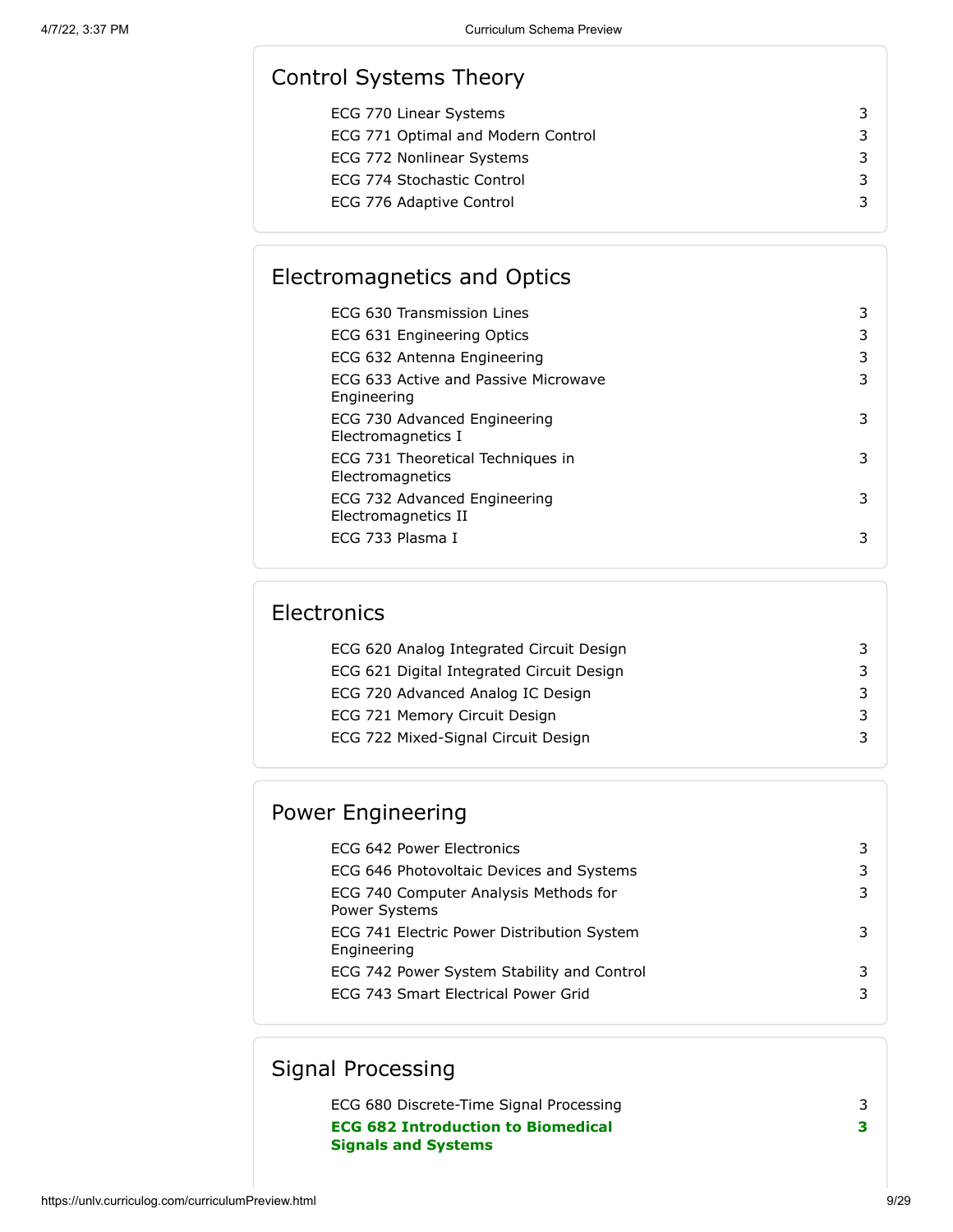| ECG 760 Random Processes in Engineering<br>Problems<br>ECG 762 Detection and Estimation of Signals<br>in Noise<br>ECG 781 Digital Filters<br>3<br>ECG 782 Multidimensional Digital Signal<br>3<br>Processing<br>ECG 783 Adaptive Signal Processing with<br>3<br><b>Neural Networks</b> | <b>ECG 703 Machine Learning and</b><br><b>Applications</b> | з |
|----------------------------------------------------------------------------------------------------------------------------------------------------------------------------------------------------------------------------------------------------------------------------------------|------------------------------------------------------------|---|
|                                                                                                                                                                                                                                                                                        |                                                            | 3 |
|                                                                                                                                                                                                                                                                                        |                                                            | 3 |
|                                                                                                                                                                                                                                                                                        |                                                            |   |
|                                                                                                                                                                                                                                                                                        |                                                            |   |
|                                                                                                                                                                                                                                                                                        |                                                            |   |

### Solid State Electronics **and Photonics**

| [Before] ECG - 614 - Quantum Communication                     | 3 |
|----------------------------------------------------------------|---|
| ECG 651 Electronic and Magnetic Materials<br>and Devices       | 3 |
| ECG 652 Optoelectronics                                        | 3 |
| ECG 653 Introduction to Nanotechnology                         | 3 |
| [After] ECG - 712 - Optical Materials and Devices              | 3 |
| [After] ECG - 715 - Biomedical Photonics                       | 3 |
| [After] ECG - 716 - Space Systems                              | 3 |
| ECG 750 Photonics                                              | 3 |
| ECG 752 Physical Electronics                                   | 3 |
| ECG 753 Advanced Topics in Semiconductor<br>Devices I          | 3 |
| ECG 755 Monolithic Integrated Circuit<br>Fabrication           | 3 |
| ECG 756 Advanced Topics in Semiconductor<br>Devices II         | 3 |
| ECG 757 Electron Transport Phenomena in<br>Solid State Devices | 3 |
| ECG 758 Numerical Methods in Engineering                       | 3 |

### Elective Courses – Credits: 0-15

Complete 0-15 credits of 600- or 700-level MAT, PHY, AST, CEE, CEM, ECG, EGG, CS, ME, or other advisor-approved courses.

## Dissertation – Credits: 18

ECG 799 Dissertation  $1 - 6$ 

#### Degree Requirements

1. All Ph. D. students must satisfy the Ph. D. degree program admission requirements and be admitted to the Ph. D. program on a regular status.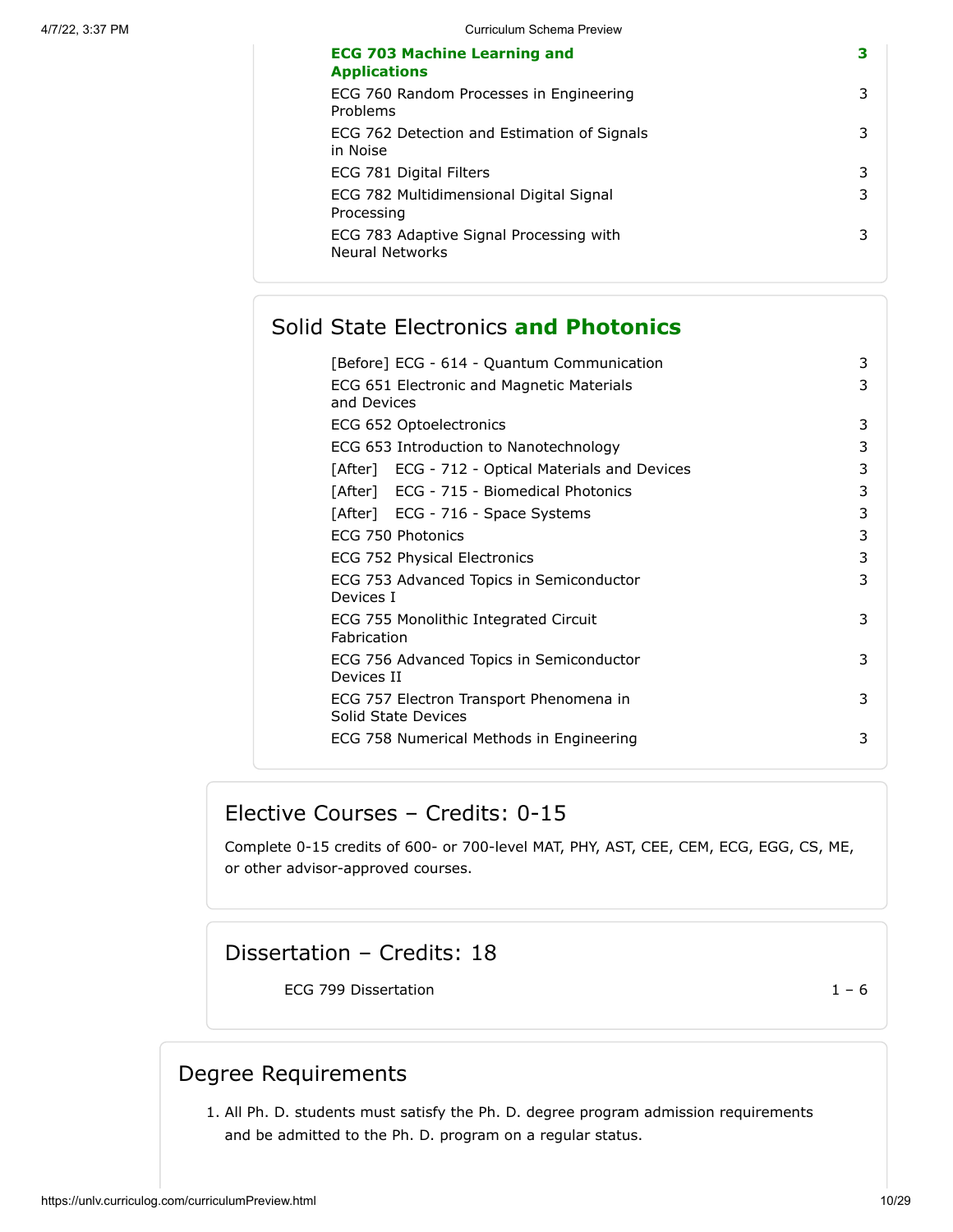- 2. Complete a minimum of 27 credits of graduate level courses (excluding dissertation credits) with an overall minimum GPA of 3. 20 and a minimum GPA of 2. 70 (B-) in each class applied towards the 27 credits. The final division of major, minor, and elective credits will be determined in consultation with the student's advisor.
- 3. Of the 27 required credits, a minimum of 18 credits must be in 700-level courses. Of these 18 credits, a minimum of 15 must be from formal courses. The student's doctoral advisory committee may add more requirements in accordance with the individual's background and field of study.
- 4. No more than 3 credits may be from Graduate Independent Study together with Graduate Seminar. No more than 6 credits of a combination of informal courses such as Graduate Independent Study, Special Topics, and Seminar may be applied to the degree program.
- 5. Beyond the Bachelor degree, a Ph. D. student must complete a minimum of 15 credits in an approved ECE major field, 9 credits an approved ECE minor (primary minor) field, and 9 credits in a second approved open minor (secondary minor) field. Of the 15 credits required in the ECE major field, a minimum of 9 credits must be completed in 700-level courses. A minimum GPA of 3. 33 (B+=3. 30) must be obtained in the major field. Of the 9 required credits in each minor field, a minimum of 6 credits must be in 700-level courses. A minimum GPA of 3. 33 (B+=3. 30) must be obtained in each of the minor fields.
- 6. Informal courses (Graduate Independent Study, Graduate Seminar, and Special Topics) cannot be applied to the ECE major, ECE minor (primary minor) and the open minor (secondary minor) fields.
- 7. At the time of admission or no later than the first semester, the Ph. D. candidate must formally petition BOTH the graduate college and the ECE graduate committee to accept transfer credits and credits taken as a non-degree seeking graduate student to be applied to the Ph. D. program.
- 8. All regular (full graduate standing) status graduate students must select a faculty advisor in their first semester.
- 9. Maintain a minimum overall grade point average (GPA) of 3. 20, must maintain a minimum GPA of 3. 20 each semester, and must complete all graduate level courses that apply towards their degree with a minimum GPA of 2. 70 (B-) in each course. Grades below B- cannot be applied towards the Ph. D. degree and must be repeated or replaced. A class grade below C (2. 0) is grounds for initiating a program separation recommendation to the Graduate College. Ph. D. candidates who do not maintain an overall minimum GPA of 3. 2, who do not maintain a minimum GPA of 3. 2 each semester, or who earn more than one grade below B- **will may** be placed on academic probation or expelled from the program. The Electrical and Computer Engineering Graduate Committee in conjunction with the Graduate College will determine the terms of the student's probation based upon the student's academic record and in accordance with the rules of the Graduate College.
- 10. All regular (full graduate standing) status graduate students must file an approved **program Plan of Study form** before the completion of their third semester. This program must be approved by the student's advisor and the graduate coordinator. All regular and provisional status graduate students must show satisfactory progress towards completion of their degree by completing at least six credits of their approved program per calendar year. If their progress towards their degree program is not satisfactory, students **will may** either be put on probation or expelled from the program.
- 11. Before beginning a dissertation, students must have their dissertation topic approved by their advisor, and the necessary paper work including a dissertation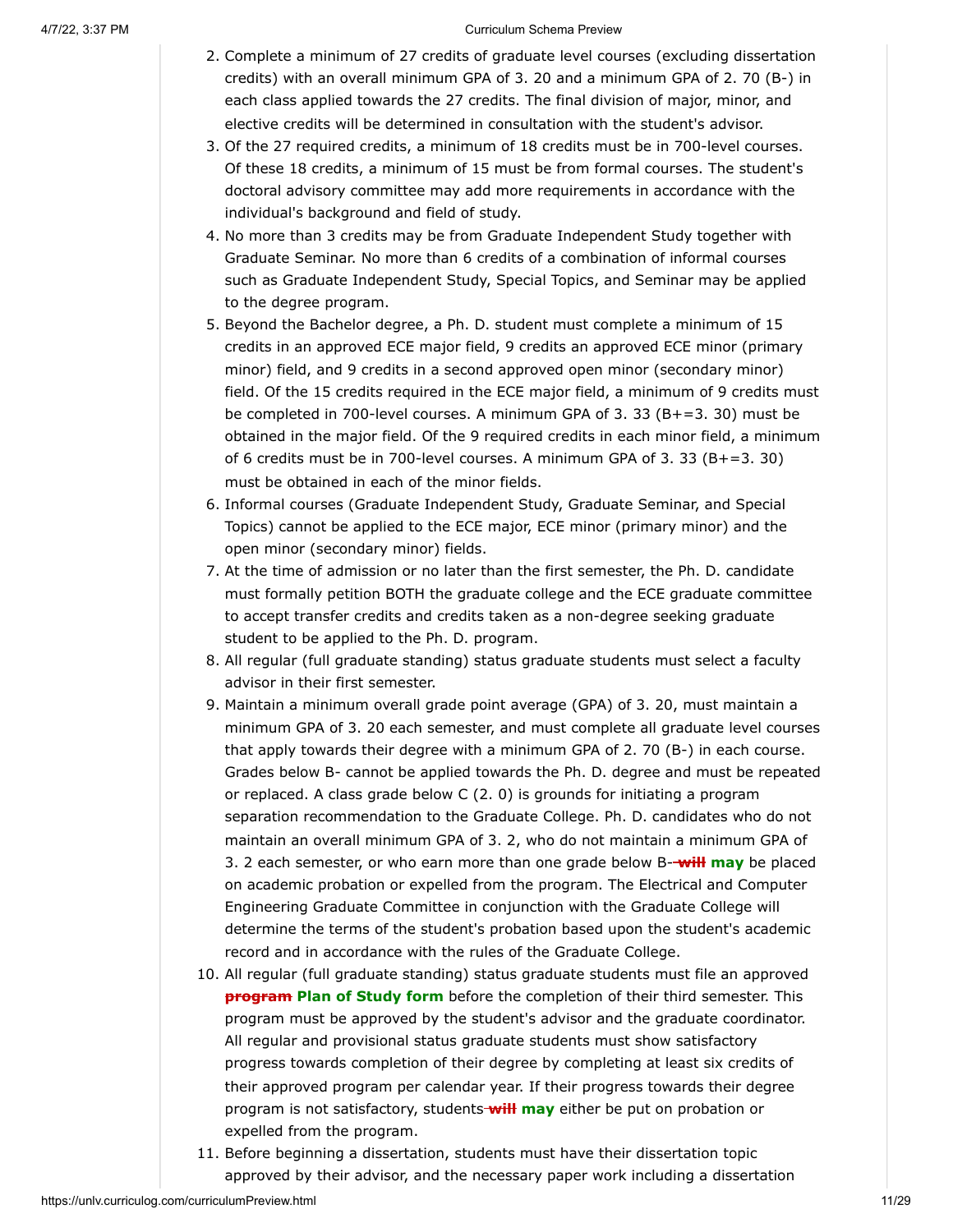prospectus must be filed with the Graduate College by the end of the third semester. The dissertation prospectus describes the dissertation topic and must include an introductory set of sentences, a well formed hypothesis or hypotheses (specifically italicized in the prospectus) accompanied by a motivation, objectives with major and alternative approaches to the studies, and conjectures of possible outcomes. Students are NOT allowed to take dissertation credits until their prospectus is approved. Credits taken before the approval date will NOT count towards the degree program.

#### Graduation Requirements

*See Plan Graduation Requirements below.*

### Subplan 2 Requirements: Post-Bachelor's

<span id="page-11-0"></span>Total Credits Required: 69

### Course Requirements

#### Major Field Courses – Credits: 15

Complete 15 credits of **advisor approved** coursework in an **approved single** major **in a single** area in Electrical and Computer Engineering **(suggested courses below),** with a minimum overall GPA of 3. 33. A minimum of 9 credits must be in 700-level courses.

#### Communications

| ECG 662 Digital Communication Systems                                           |   |
|---------------------------------------------------------------------------------|---|
| ECG 666 Wireless and Mobile<br><b>Communication Systems</b>                     | 3 |
| ECG 704 Coding with Applications in<br><b>Computers and Communication Media</b> | 3 |
| ECG 706 Analysis of Telecommunication and<br>Data Networks                      | 3 |
| ECG 760 Random Processes in Engineering<br>Problems                             | 3 |
| ECG 762 Detection and Estimation of Signals<br>in Noise                         | 3 |
| ECG 763 Advanced Digital Communication<br>Systems                               | 3 |
|                                                                                 |   |

### Computer Engineering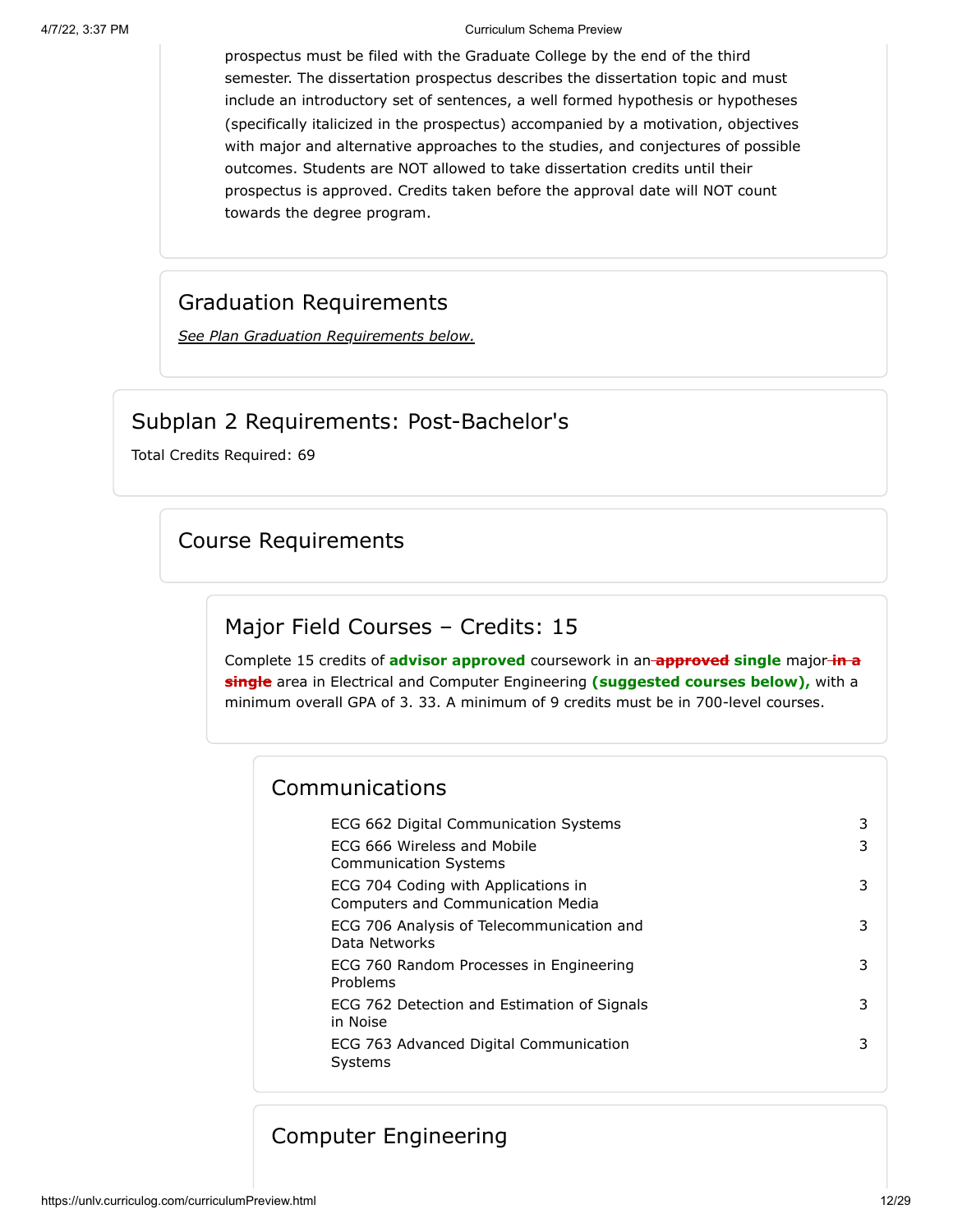| ECG 704 Coding with Applications in<br>Computers and Communication Media | 3 |
|--------------------------------------------------------------------------|---|
| <b>ECG 603 Embedded Systems Design</b>                                   | 3 |
| ECG 706 Analysis of Telecommunication and<br>Data Networks               | 3 |
| ECG 600 Computer Communication<br><b>Networks</b>                        | 3 |
| ECG 604 Modern Processor Architecture                                    | 3 |
| ECG 605 Data Compression Systems                                         | 3 |
| ECG 607 Biometrics                                                       | 3 |
| ECG 608 Digital Design Verification and<br>Testing                       | 3 |
| ECG 609 Embedded Digital Signal<br>Processing                            | 3 |
| ECG 617 Internet of Things Systems                                       | 3 |
| ECG 700 Advanced Computer System<br>Architecture                         | 3 |
| <b>ECG 703 Machine Learning and</b><br><b>Applications</b>               | 3 |
| ECG 701 Reliable Design of Digital Systems                               | 3 |
| ECG 702 Interconnection Networks for<br>Parallel Processing Applications | 3 |
| ECG 707 Logic Synthesis Engineering                                      | 3 |
| ECG 709 Synthesis and Optimization of<br>Digital Systems                 | 3 |
| [After] 703 Machine Learning and Applications                            | 3 |
|                                                                          |   |

# Control Systems Theory

| ECG 672 Digital Control Systems    |  |
|------------------------------------|--|
| ECG 770 Linear Systems             |  |
| ECG 771 Optimal and Modern Control |  |
| ECG 772 Nonlinear Systems          |  |
| ECG 774 Stochastic Control         |  |
| ECG 776 Adaptive Control           |  |
|                                    |  |

| Electromagnetics and Optics                           |   |
|-------------------------------------------------------|---|
| ECG 630 Transmission Lines                            | 3 |
| ECG 631 Engineering Optics                            | 3 |
| ECG 632 Antenna Engineering                           | 3 |
| ECG 633 Active and Passive Microwave<br>Engineering   | 3 |
| ECG 730 Advanced Engineering<br>Electromagnetics I    | 3 |
| ECG 731 Theoretical Techniques in<br>Electromagnetics | 3 |
| ECG 732 Advanced Engineering<br>Electromagnetics II   | 3 |
| ECG 733 Plasma I                                      | 3 |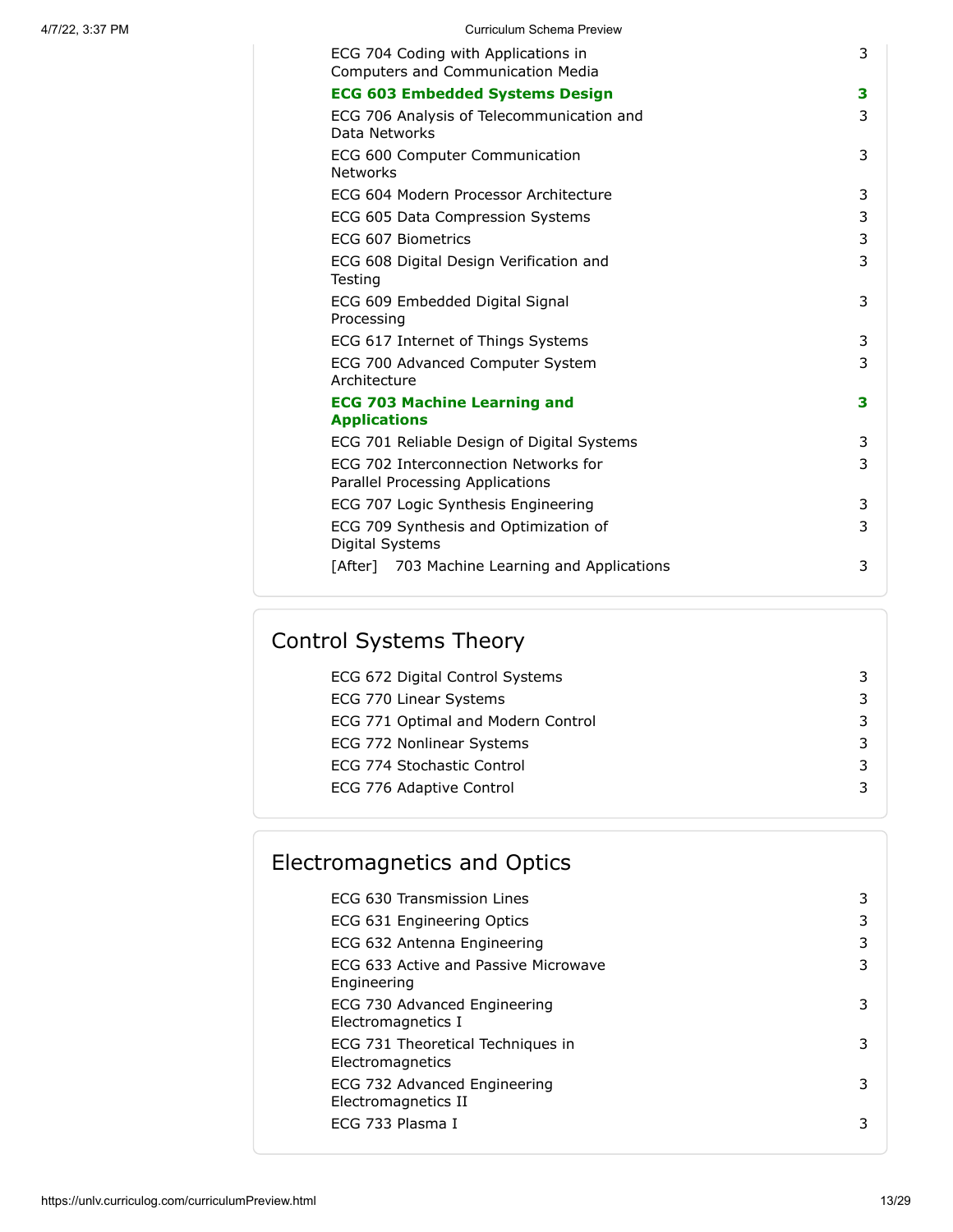# **Electronics**

| ECG 620 Analog Integrated Circuit Design  | 3. |
|-------------------------------------------|----|
| ECG 621 Digital Integrated Circuit Design | 3  |
| ECG 720 Advanced Analog IC Design         | 3  |
| ECG 721 Memory Circuit Design             | 3  |
| ECG 722 Mixed-Signal Circuit Design       |    |

# Power Engineering

| ECG 642 Power Electronics                                 | 3 |
|-----------------------------------------------------------|---|
| ECG 646 Photovoltaic Devices and Systems                  | 3 |
| ECG 740 Computer Analysis Methods for<br>Power Systems    | 3 |
| ECG 741 Electric Power Distribution System<br>Engineering | 3 |
| ECG 742 Power System Stability and Control                | 3 |
| ECG 743 Smart Electrical Power Grid                       | 3 |
|                                                           |   |

# Signal Processing

| ECG 680 Discrete-Time Signal Processing                                 | 3 |
|-------------------------------------------------------------------------|---|
| <b>ECG 682 Introduction to Biomedical</b><br><b>Signals and Systems</b> | 3 |
| <b>ECG 703 Machine Learning and</b><br><b>Applications</b>              | з |
| ECG 760 Random Processes in Engineering<br>Problems                     | 3 |
| ECG 762 Detection and Estimation of Signals<br>in Noise                 | 3 |
| ECG 781 Digital Filters                                                 | 3 |
| ECG 782 Multidimensional Digital Signal<br>Processing                   | 3 |
| ECG 783 Adaptive Signal Processing with<br><b>Neural Networks</b>       | 3 |

# Solid State Electronics **and Photonics**

| [After] ECG - 614 - Quantum Communication             | 3 |
|-------------------------------------------------------|---|
| ECG 651 Electronic and Magnetic Materials             | 3 |
| and Devices                                           |   |
| ECG 652 Optoelectronics                               | 3 |
| ECG 653 Introduction to Nanotechnology                | 3 |
| [After] ECG-712-Optical Materials and Devices         | з |
| [After] ECG - 715 - Biomedical Photonics              | 3 |
| [After] ECG - 716 - Space Systems                     | 3 |
| ECG 750 Photonics                                     | 3 |
| ECG 752 Physical Electronics                          | 3 |
| ECG 753 Advanced Topics in Semiconductor<br>Devices I | 3 |
|                                                       |   |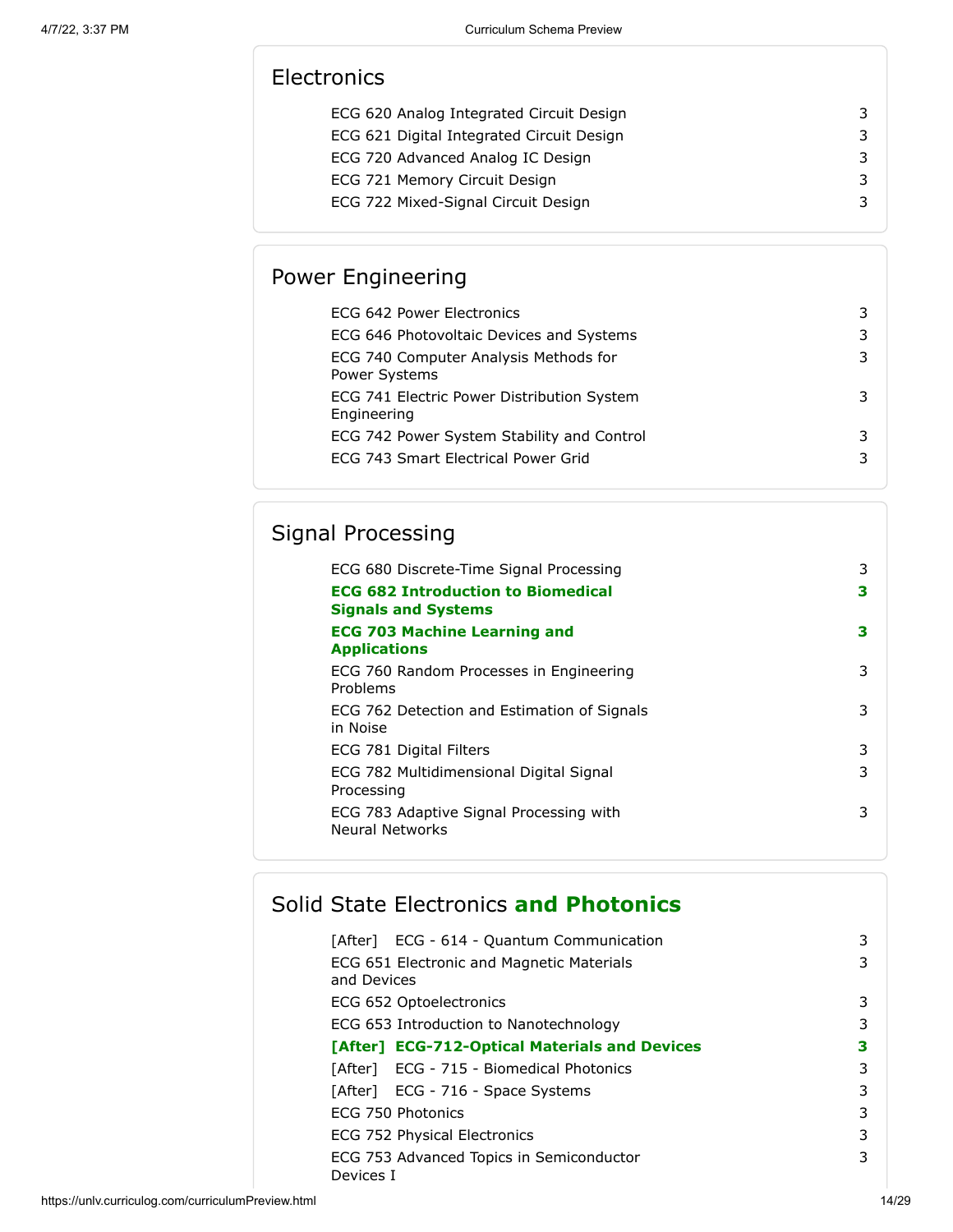| ECG 755 Monolithic Integrated Circuit<br>Fabrication           |  |
|----------------------------------------------------------------|--|
| ECG 756 Advanced Topics in Semiconductor<br>Devices II         |  |
| ECG 757 Electron Transport Phenomena in<br>Solid State Devices |  |
| ECG 758 Numerical Methods in Engineering                       |  |

### Minor Fields Courses – Credits: 18

Select two advisor-approved minor fields and complete 9 credits of coursework **(suggested courses below)** in each single area with a minimum overall average GPA of 3. 33. A minimum of 6 credits in each area must be in 700-level courses. The secondary minor can be from a field outside Electrical Engineering.

## Communications

| ECG 662 Digital Communication Systems                       |  |
|-------------------------------------------------------------|--|
| ECG 666 Wireless and Mobile<br><b>Communication Systems</b> |  |
| ECG 760 Random Processes in Engineering<br>Problems         |  |
| ECG 762 Detection and Estimation of Signals<br>in Noise     |  |

# Computer Engineering

| ECG 600 Computer Communication<br><b>Networks</b>                        | 3                   |
|--------------------------------------------------------------------------|---------------------|
| <b>ECG 603 Embedded Systems Design</b>                                   | 3                   |
| FCG 604 Modern Processor Architecture                                    | 3                   |
| ECG 605 Data Compression Systems                                         | 3                   |
| ECG 607 Biometrics                                                       | 3                   |
| ECG 608 Digital Design Verification and<br>Testing                       | 3                   |
| ECG 609 Embedded Digital Signal<br>Processing                            | 3                   |
| ECG 617 Internet of Things Systems                                       | 3                   |
| ECG 700 Advanced Computer System<br>Architecture                         | 3                   |
| ECG 701 Reliable Design of Digital Systems                               | 3                   |
| ECG 702 Interconnection Networks for<br>Parallel Processing Applications | 3                   |
| <b>ECG 703 Machine Learning and</b>                                      | 3                   |
|                                                                          |                     |
| ECG 704 Coding with Applications in<br>Computers and Communication Media | 3                   |
| ECG 706 Analysis of Telecommunication and<br>Data Networks               | 3                   |
| ECG 707 Logic Synthesis Engineering                                      | 3                   |
|                                                                          | <b>Applications</b> |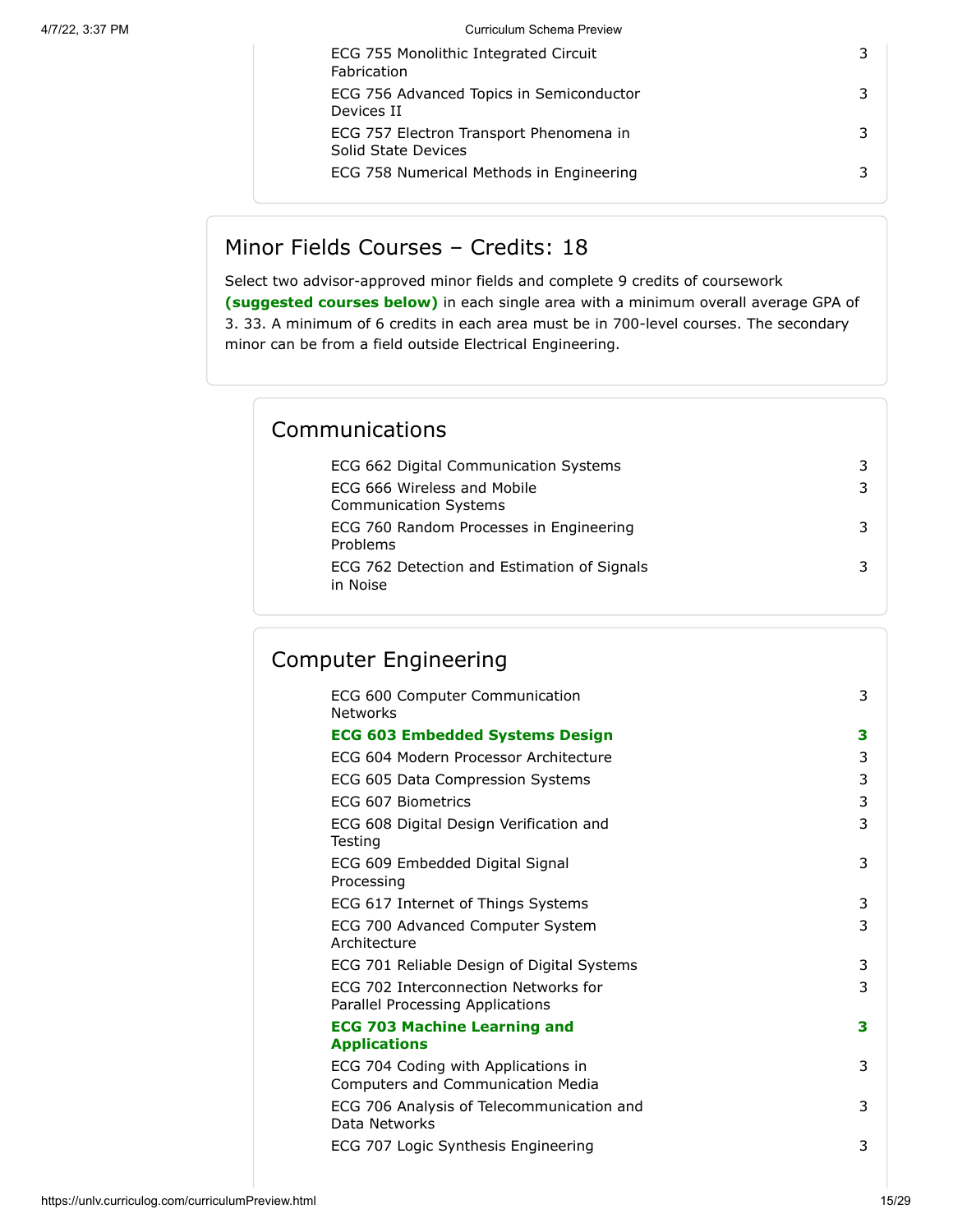ECG 709 Synthesis and Optimization of Digital Systems

## Control Systems Theory

| ECG 770 Linear Systems             |   |
|------------------------------------|---|
| ECG 771 Optimal and Modern Control | 3 |
| ECG 772 Nonlinear Systems          | 3 |
| ECG 774 Stochastic Control         | 3 |
| ECG 776 Adaptive Control           | 3 |
|                                    |   |

# Electromagnetics and Optics

| ECG 630 Transmission Lines                            | 3 |
|-------------------------------------------------------|---|
| ECG 631 Engineering Optics                            | 3 |
| ECG 632 Antenna Engineering                           | 3 |
| ECG 633 Active and Passive Microwave<br>Engineering   | 3 |
| ECG 730 Advanced Engineering<br>Electromagnetics I    | 3 |
| ECG 731 Theoretical Techniques in<br>Electromagnetics | 3 |
| ECG 732 Advanced Engineering<br>Electromagnetics II   | 3 |
| ECG 733 Plasma I                                      | 3 |

# **Electronics**

| ECG 620 Analog Integrated Circuit Design  |  |
|-------------------------------------------|--|
| ECG 621 Digital Integrated Circuit Design |  |
| ECG 720 Advanced Analog IC Design         |  |
| ECG 721 Memory Circuit Design             |  |
| ECG 722 Mixed-Signal Circuit Design       |  |
|                                           |  |

## Power Engineering

| ECG 642 Power Electronics                                 |   |
|-----------------------------------------------------------|---|
| ECG 646 Photovoltaic Devices and Systems                  | 3 |
| ECG 740 Computer Analysis Methods for<br>Power Systems    | 3 |
| ECG 741 Electric Power Distribution System<br>Engineering | 3 |
| ECG 742 Power System Stability and Control                | 3 |
| ECG 743 Smart Electrical Power Grid                       | 3 |
|                                                           |   |

## Signal Processing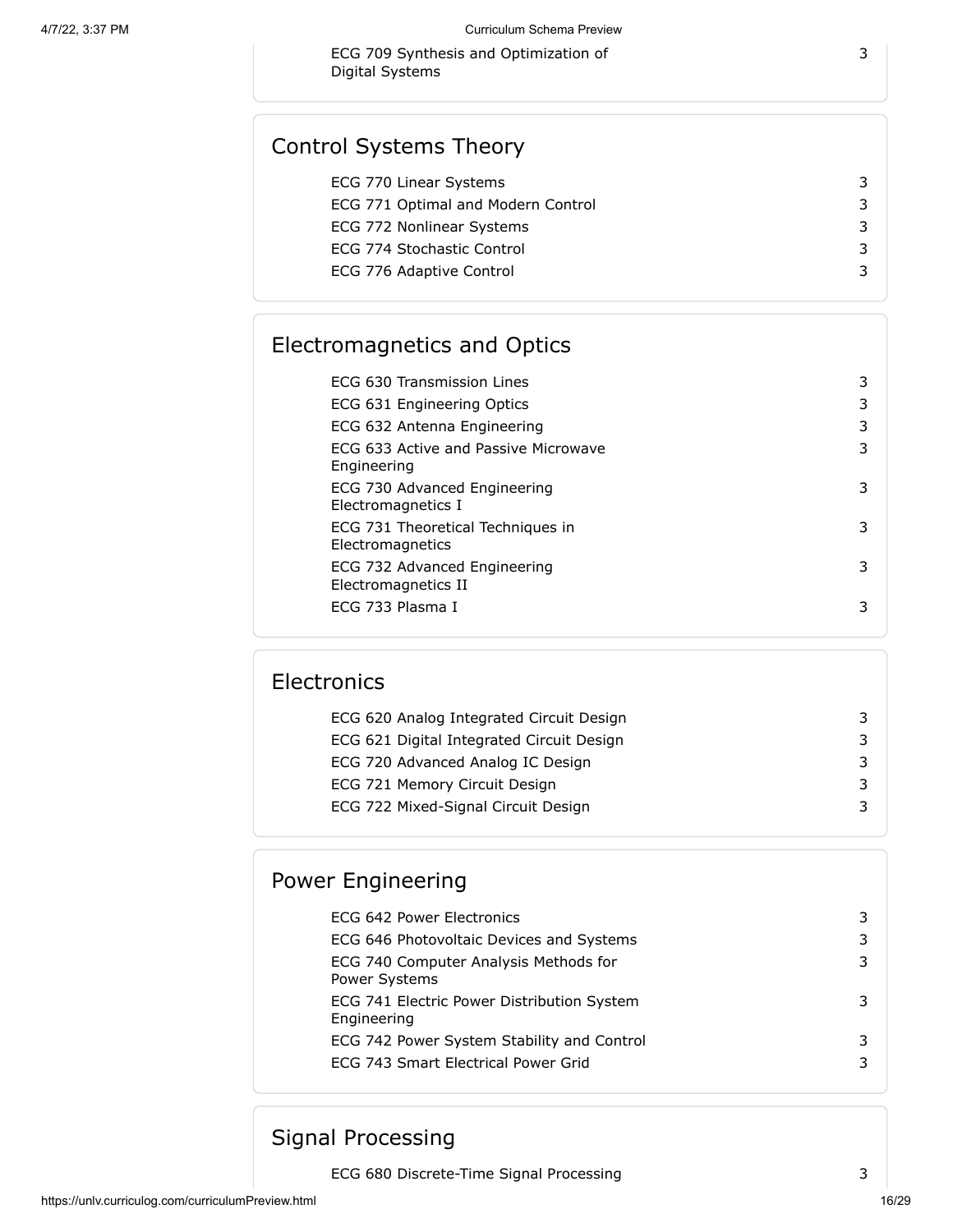| <b>ECG 682 Introduction to Biomedical</b><br><b>Signals and Systems</b> | з |
|-------------------------------------------------------------------------|---|
| <b>ECG 703 Machine Learning and</b><br><b>Applications</b>              | 3 |
| ECG 760 Random Processes in Engineering<br>Problems                     | 3 |
| ECG 762 Detection and Estimation of Signals<br>in Noise                 | 3 |
| ECG 781 Digital Filters                                                 | 3 |
| ECG 782 Multidimensional Digital Signal<br>Processing                   | 3 |
| ECG 783 Adaptive Signal Processing with<br>Neural Networks              | 3 |

# Solid State Electronics **and Photonics**

| [After] ECG - 614 - Quantum Communication                      | 3 |
|----------------------------------------------------------------|---|
| ECG 651 Electronic and Magnetic Materials<br>and Devices       | 3 |
| ECG 652 Optoelectronics                                        | 3 |
| ECG 653 Introduction to Nanotechnology                         | 3 |
| [After] ECG - 712 - Optical Materials and Devices              | 3 |
| [After] ECG - 715 - Biomedical Photonics                       | 3 |
| [After] ECG - 716 - Space Systems                              | 3 |
| ECG 750 Photonics                                              | 3 |
| ECG 752 Physical Electronics                                   | 3 |
| ECG 753 Advanced Topics in Semiconductor<br>Devices I          | 3 |
| ECG 755 Monolithic Integrated Circuit<br>Fabrication           | 3 |
| ECG 756 Advanced Topics in Semiconductor<br>Devices II         | 3 |
| ECG 757 Electron Transport Phenomena in<br>Solid State Devices | 3 |
| ECG 758 Numerical Methods in Engineering                       | 3 |

## 700-Level Elective Courses – Credits: 12

Complete 12 credits of 700-level MAT, PHY, AST, CEE, CEM, ECG, EGG, CS, ME, or other advisor-approved courses.

### Elective Courses – Credits: 6

Complete 6 credits of 600- or 700-level MAT, PHY, AST, CEE, CEM, ECG, EGG, CS, ME, or other advisor-approved courses.

## Dissertation – Credits: 18

ECG 799 Dissertation  $1 - 6$ 

https://unlv.curriculog.com/curriculumPreview.html 17/29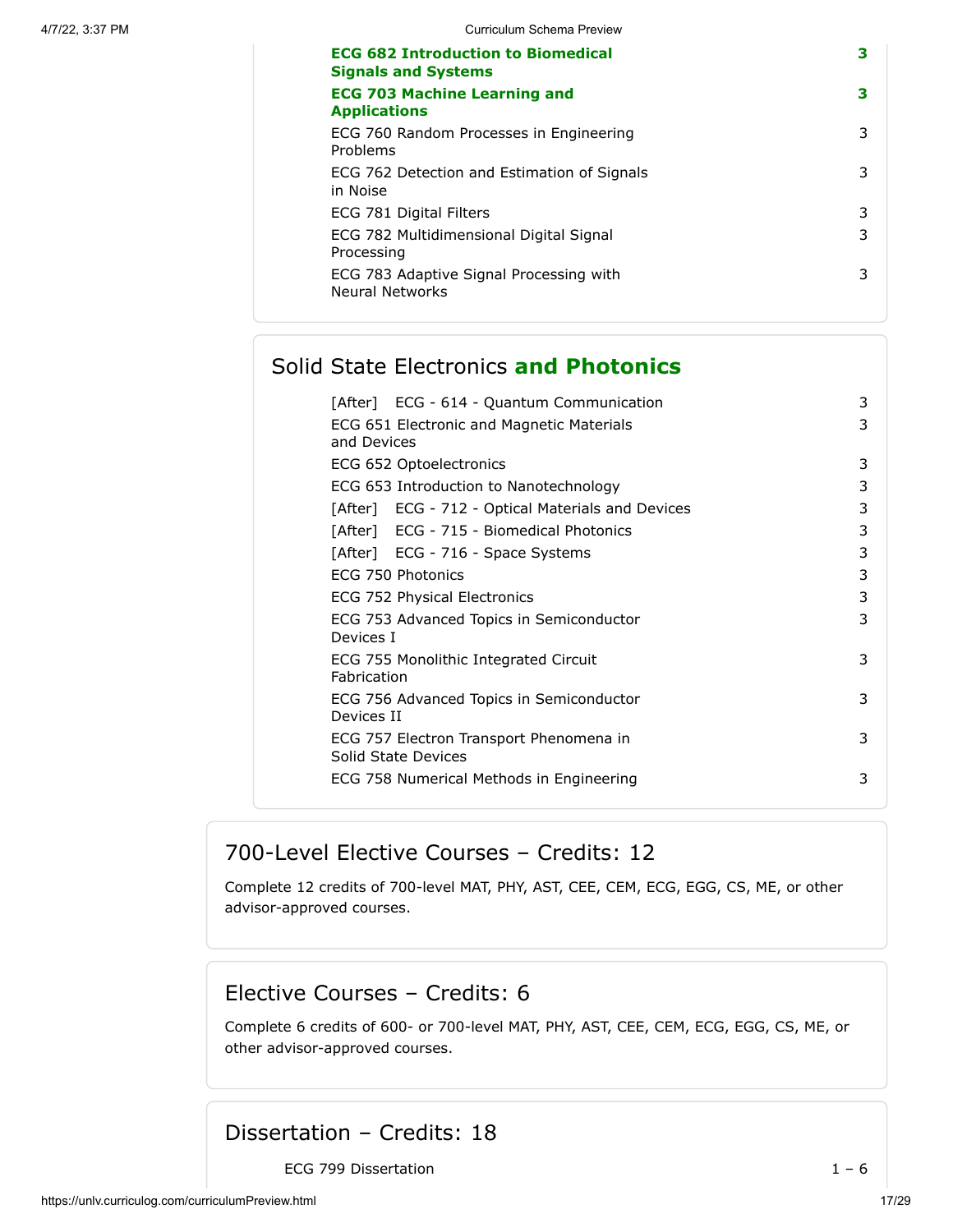#### Degree Requirements

- 1. All Ph. D. students must satisfy the Ph. D. degree program admission requirements and be admitted to the Ph. D. program on a regular status.
- 2. Complete a minimum of 51 credits (24 M. S. E. credits+ 27 Post-Master's subplan credits) of graduate level courses (excluding dissertation credits) with an overall minimum GPA of 3. 20 and a minimum GPA of 2. 70 (B-) in each class applied towards the 27 credits.
- 3. Of the 51 required credits, a minimum of 33 credits must be in 700-level courses. Of these 33 credits, a minimum of 30 must be from formal courses. The student's doctoral advisory committee may add more requirements in accordance with the individual's background and field of study.
- 4. No more than 6 credits may be from Graduate Independent Study together with Graduate Seminar. No more than 12 credits of a combination of informal courses such as Graduate Independent Study, Special Topics, and Seminar may be applied to the degree program.
- 5. Complete a minimum of 15 credits in an approved ECE major field, 9 credits an approved ECE minor (primary minor) field, and 9 credits in a second approved open minor (secondary minor) field. Of the 15 credits required in the ECE major field, a minimum of 9 credits must be completed in 700-level courses. A minimum GPA of 3. 33 (B+=3. 30) must be obtained in the major field. Of the 9 required credits in each minor field, a minimum of 6 credits must be in 700-level courses. A minimum GPA of 3. 33  $(B+=3. 30)$  must be obtained in each of the minor fields.
- 6. Informal courses (Graduate Independent Study, Graduate Seminar, and Special Topics) cannot be applied to the ECE major, ECE minor (primary minor) and the open minor (secondary minor) fields.
- 7. At the time of admission or no later than the first semester, the Ph. D. candidate must formally petition BOTH the graduate college and the ECE graduate committee to accept transfer credits and credits taken as a non-degree seeking graduate student to be applied to the Ph. D. program.
- 8. All regular (full graduate standing) status graduate students must select a faculty advisor in their first semester.
- 9. Students on academic probation may be transferred to the M. S. E. Program depending on the student's academic record. In such a case, the M. S. E. Program requirements must be satisfied. For example, only 6 credits of the informal courses may be applied to the M. S. E. degree program with the further constraint that up to 3 credits total of Independent Study in combination with Graduate Seminar may be in the 6 credits.
- 10. Maintain a minimum overall grade point average (GPA) of 3. 20, must maintain a minimum GPA of 3. 20 each semester, and must complete all graduate level courses that apply towards their degree with a minimum GPA of 2. 70 (B-) in each course. Grades below B- cannot be applied towards the Ph. D. degree and must be repeated or replaced. A class grade below C (2. 0) is grounds for initiating a program separation recommendation to the Graduate College. Ph. D. candidates who do not maintain an overall minimum GPA of 3. 2, who do not maintain a minimum GPA of 3. 2 each semester, or who earn more than one grade below B- **will may** be placed on academic probation or expelled from the program. The Electrical and Computer Engineering Graduate Committee and/or the Graduate College will determine the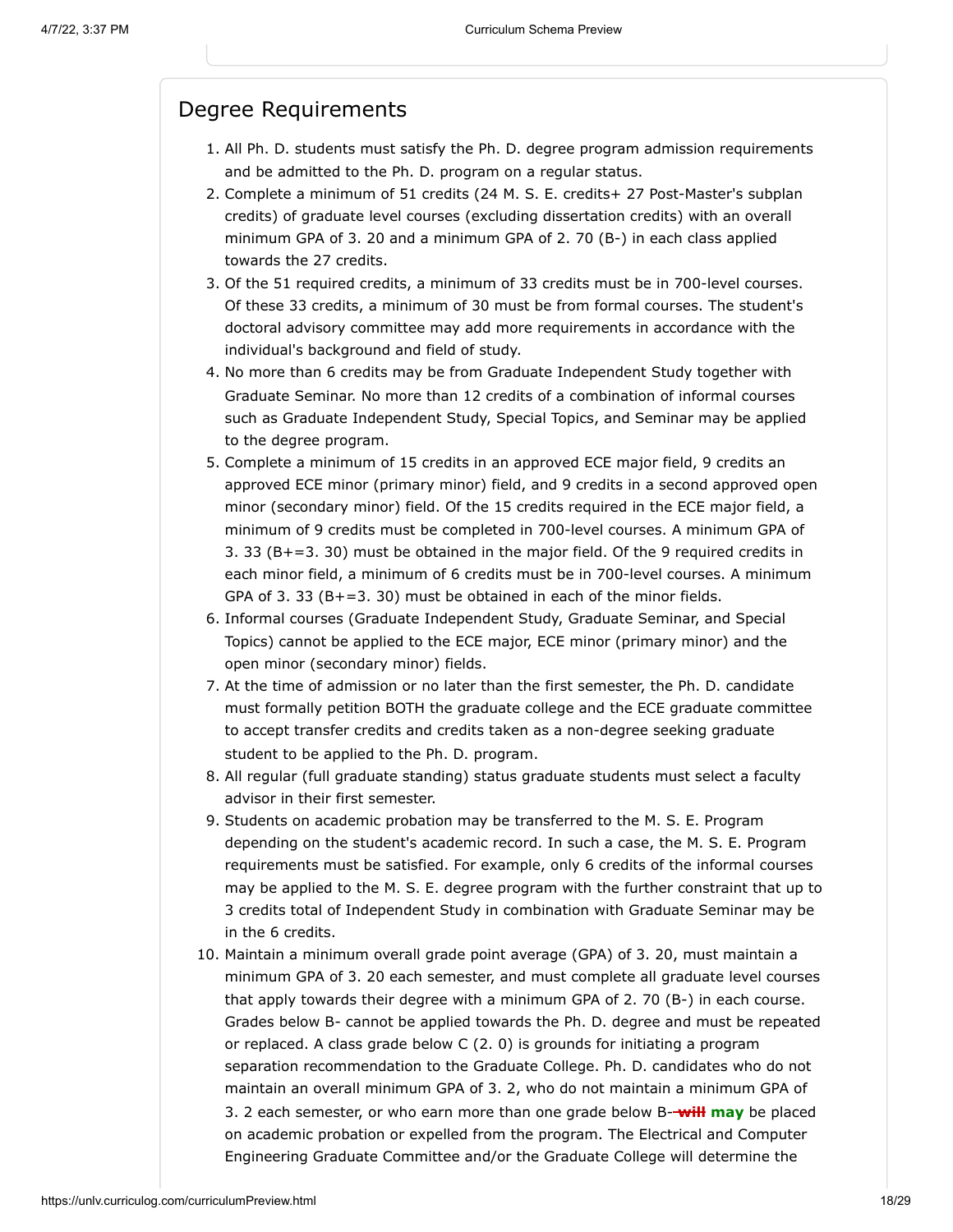terms of the student's probation in accordance with the rules of the Graduate College.

- 11. All regular status graduate students must file an approved **program Plan of Study form** before the completion of their third semester. This program must be approved by the student's advisor and the graduate coordinator. All regular and provisional status graduate students must show satisfactory progress towards completion of their degree by completing at least six credits of their approved program per calendar year. If their progress towards their degree program is not satisfactory, students **will may** either be put on probation or expelled from the program.
- 12. Before beginning a dissertation, students must have their dissertation topic approved by their advisor, and the necessary paper work including a dissertation prospectus must be filed with the Graduate College by the end of the third semester. The dissertation prospectus describes the dissertation topic and must include an introductory set of sentences, a well formed hypothesis or hypotheses (specifically italicized in the prospectus) accompanied by a motivation, objectives with major and alternative approaches to the studies, and conjectures of possible outcomes. Students are NOT allowed to take dissertation credits until their prospectus is approved. Credits taken before the approval date will NOT count towards the degree program.

### Graduation Requirements

*See Plan Graduation Requirements below.*

### Subplan 3 Requirements: Post-Bachelor's Integrated BS-PHD

<span id="page-18-0"></span>Total Credits Required: 60-66

### Course Requirements

### Major Field Courses – Credits: 6-15

Complete 6-15 credits of **advisor approved** coursework in an **approved single** major **in a single** area in Electrical and Computer Engineering **(suggested courses below),** with a minimum overall GPA of 3. 33.

#### Communications

| ECG 662 Digital Communication Systems | 3 |
|---------------------------------------|---|
| ECG 666 Wireless and Mobile           | 3 |
| <b>Communication Systems</b>          |   |
| ECG 704 Coding with Applications in   | 3 |
| Computers and Communication Media     |   |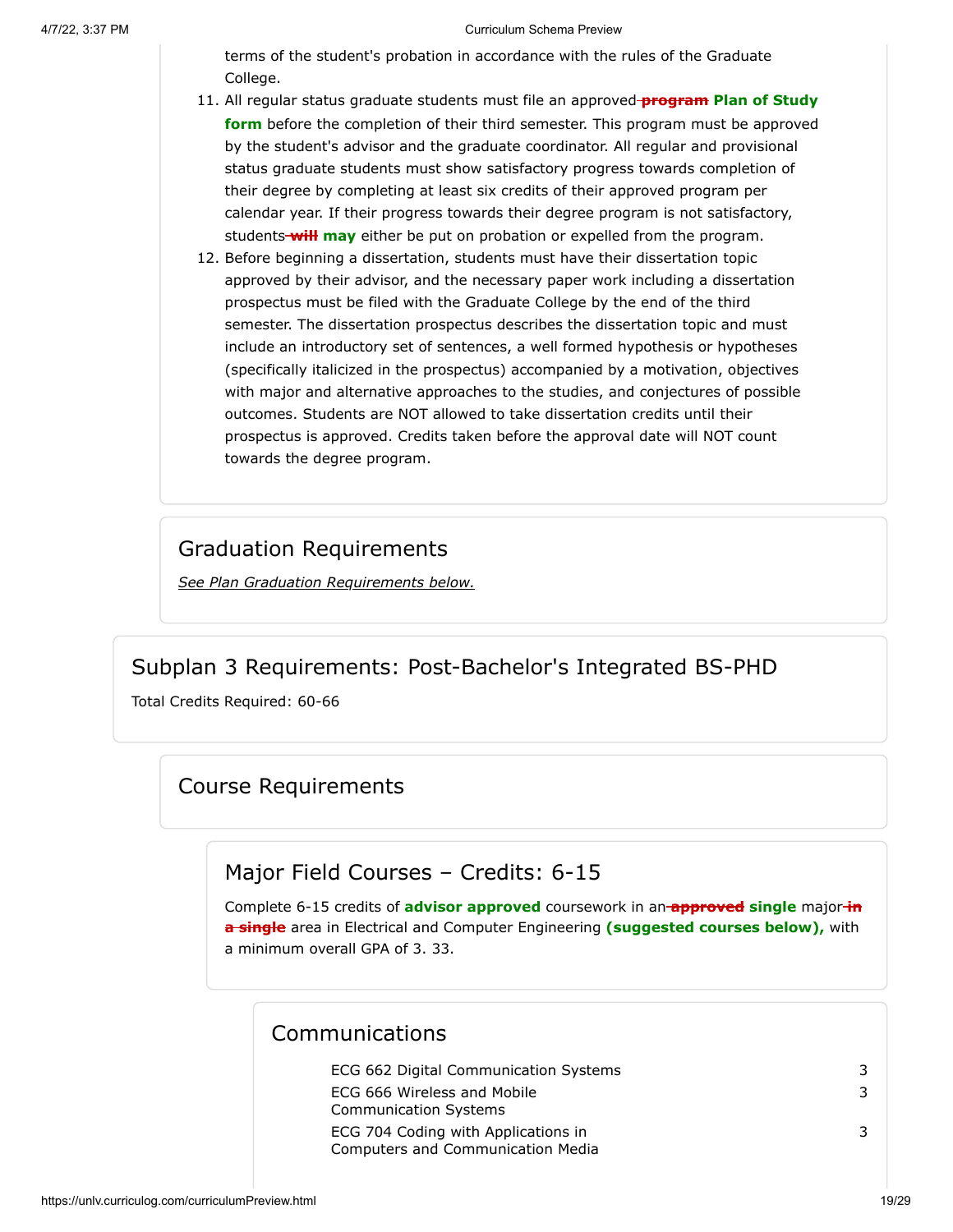| ECG 706 Analysis of Telecommunication and<br>Data Networks |  |
|------------------------------------------------------------|--|
| ECG 760 Random Processes in Engineering<br>Problems        |  |
| ECG 762 Detection and Estimation of Signals<br>in Noise    |  |
| ECG 763 Advanced Digital Communication<br>Systems          |  |

### Computer Engineering

| ECG 600 Computer Communication<br><b>Networks</b>                               | 3 |
|---------------------------------------------------------------------------------|---|
| <b>ECG 603 Embedded Systems Design</b>                                          | 3 |
| ECG 604 Modern Processor Architecture                                           | 3 |
| ECG 605 Data Compression Systems                                                | 3 |
| ECG 607 Biometrics                                                              | 3 |
| ECG 608 Digital Design Verification and<br>Testing                              | 3 |
| ECG 609 Embedded Digital Signal<br>Processing                                   | 3 |
| ECG 617 Internet of Things Systems                                              | 3 |
| ECG 700 Advanced Computer System<br>Architecture                                | 3 |
| ECG 701 Reliable Design of Digital Systems                                      | 3 |
| ECG 702 Interconnection Networks for<br>Parallel Processing Applications        | 3 |
| <b>ECG 703 Machine Learning and</b>                                             | 3 |
| <b>Applications</b>                                                             |   |
| ECG 704 Coding with Applications in<br><b>Computers and Communication Media</b> | 3 |
| ECG 706 Analysis of Telecommunication and<br>Data Networks                      | 3 |
| ECG 707 Logic Synthesis Engineering                                             | 3 |
| ECG 709 Synthesis and Optimization of<br>Digital Systems                        | 3 |
|                                                                                 |   |

# ECG 672 Digital Control Systems 3 ECG 770 Linear Systems 3 ECG 771 Optimal and Modern Control 3 ECG 772 Nonlinear Systems 3 ECG 774 Stochastic Control 3 ECG 776 Adaptive Control 3 Control Systems Theory

### Electromagnetics and Optics

| ECG 630 Transmission Lines  |  |
|-----------------------------|--|
| ECG 631 Engineering Optics  |  |
| ECG 632 Antenna Engineering |  |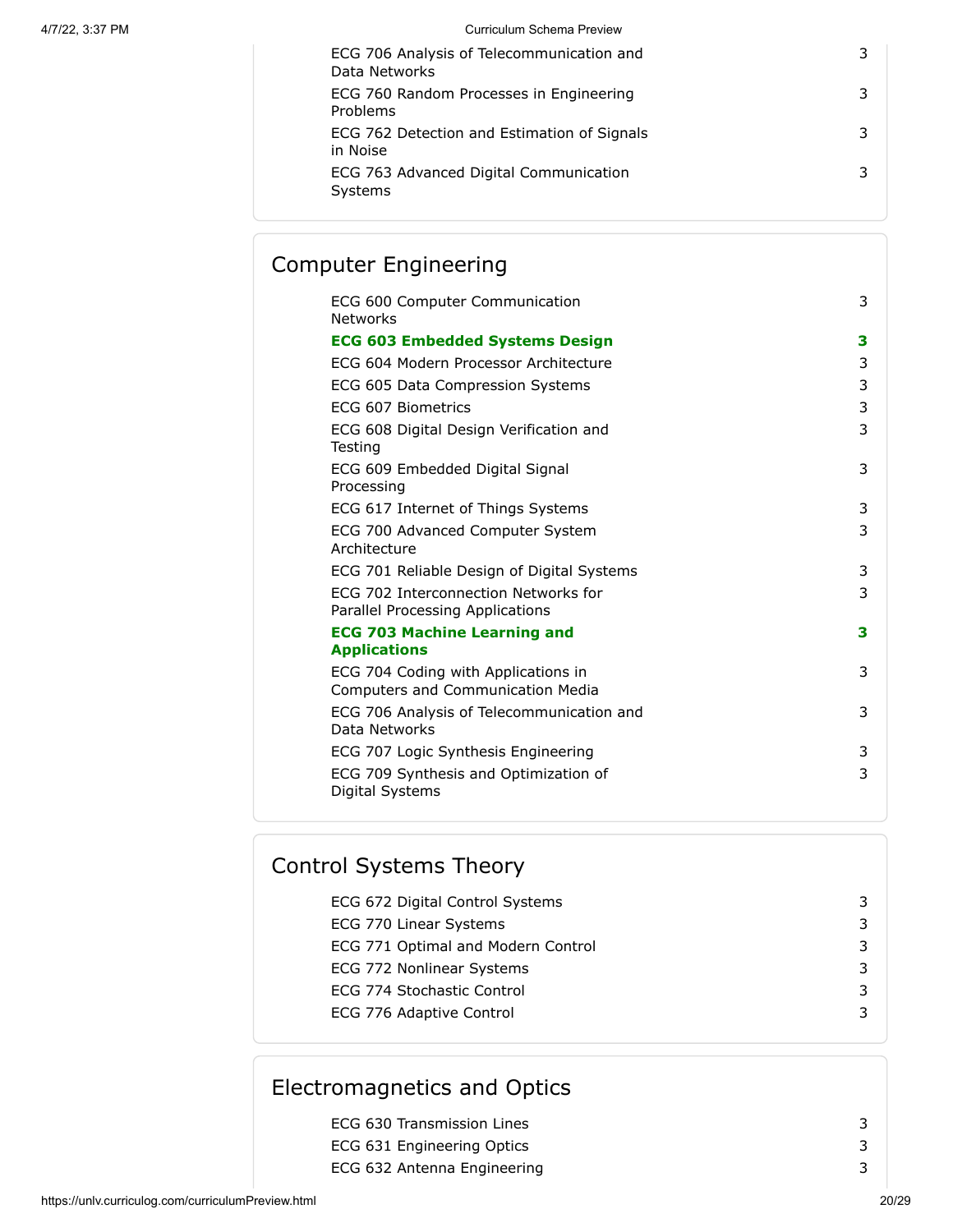| ECG 633 Active and Passive Microwave<br>Engineering   | 3 |
|-------------------------------------------------------|---|
| ECG 730 Advanced Engineering<br>Electromagnetics I    | 3 |
| ECG 731 Theoretical Techniques in<br>Electromagnetics | 3 |
| ECG 732 Advanced Engineering<br>Electromagnetics II   | 3 |
| ECG 733 Plasma I                                      | 3 |

# **Electronics**

| ECG 620 Analog Integrated Circuit Design  |  |
|-------------------------------------------|--|
| ECG 621 Digital Integrated Circuit Design |  |
| ECG 720 Advanced Analog IC Design         |  |
| ECG 721 Memory Circuit Design             |  |
| ECG 722 Mixed-Signal Circuit Design       |  |
|                                           |  |

# Power Engineering

| ECG 642 Power Electronics                                 |  |
|-----------------------------------------------------------|--|
| ECG 646 Photovoltaic Devices and Systems                  |  |
| ECG 740 Computer Analysis Methods for<br>Power Systems    |  |
| ECG 741 Electric Power Distribution System<br>Engineering |  |
| ECG 742 Power System Stability and Control                |  |
| ECG 743 Smart Electrical Power Grid                       |  |

# Signal Processing

| ECG 680 Discrete-Time Signal Processing                                 | 3 |
|-------------------------------------------------------------------------|---|
| <b>ECG 682 Introduction to Biomedical</b><br><b>Signals and Systems</b> | 3 |
| <b>ECG 703 Machine Learning and</b><br><b>Applications</b>              | з |
| ECG 760 Random Processes in Engineering<br>Problems                     | 3 |
| ECG 762 Detection and Estimation of Signals<br>in Noise                 | 3 |
| ECG 781 Digital Filters                                                 | 3 |
| ECG 782 Multidimensional Digital Signal<br>Processing                   | 3 |
| ECG 783 Adaptive Signal Processing with<br>Neural Networks              | 3 |

## Solid State Electronics **and Photonics**

[Before] ECG - 614 - Quantum Communication 3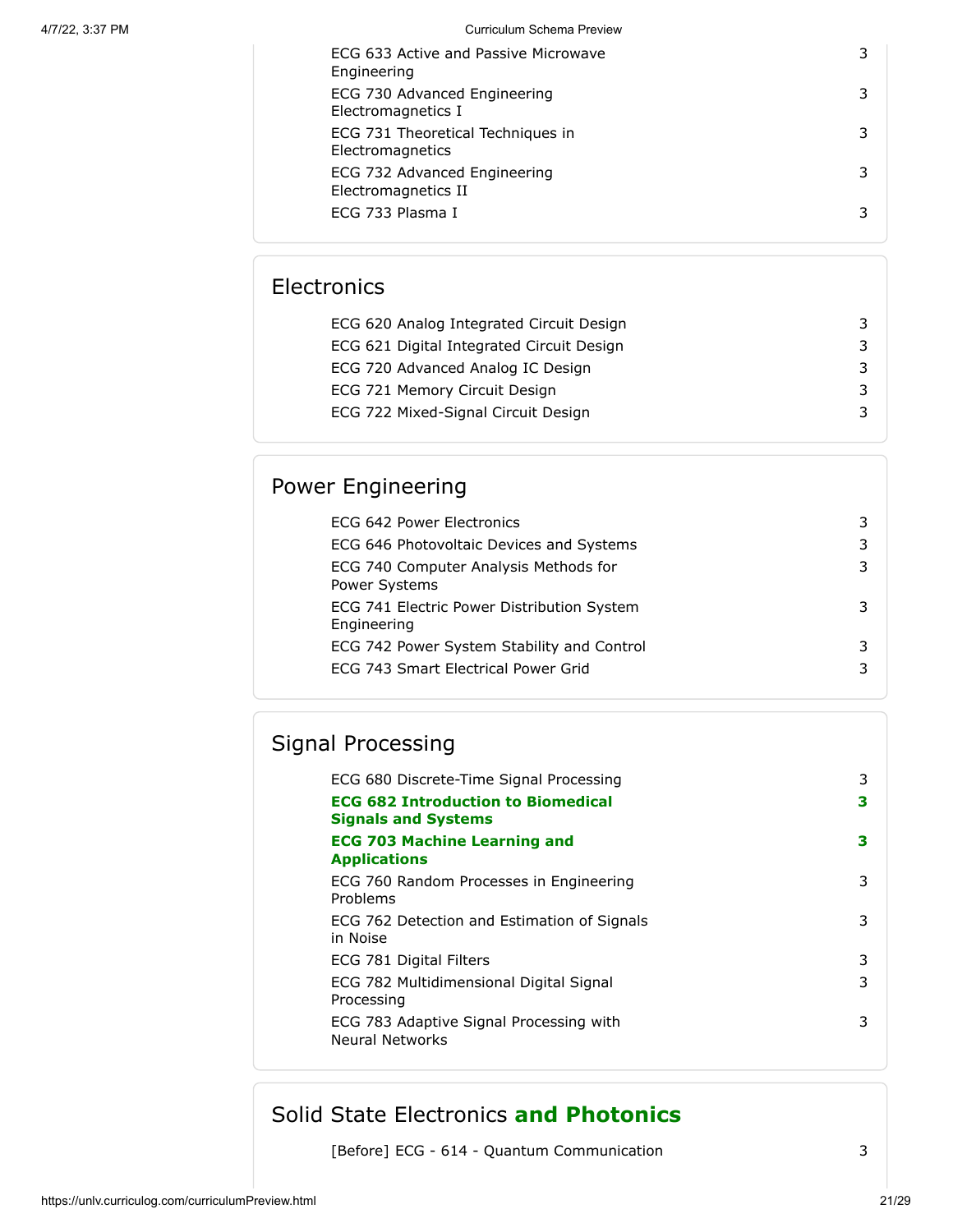| ECG 651 Electronic and Magnetic Materials<br>and Devices       | 3 |
|----------------------------------------------------------------|---|
| ECG 652 Optoelectronics                                        | 3 |
| ECG 653 Introduction to Nanotechnology                         | 3 |
| [After] ECG - 712 - Optical Materials and Devices              | 3 |
| [After] ECG - 715 - Biomedical Photonics                       | 3 |
| [After] ECG - 716 - Space Systems                              | 3 |
| ECG 750 Photonics                                              | 3 |
| ECG 752 Physical Electronics                                   | 3 |
| ECG 753 Advanced Topics in Semiconductor<br>Devices I          | 3 |
| ECG 755 Monolithic Integrated Circuit<br>Fabrication           | 3 |
| ECG 756 Advanced Topics in Semiconductor<br>Devices II         | 3 |
| ECG 757 Electron Transport Phenomena in<br>Solid State Devices | 3 |
| ECG 758 Numerical Methods in Engineering                       | 3 |
|                                                                |   |

# Minor Fields Courses – Credits: 9-18

Select two advisor-approved minor fields and complete coursework **(suggested courses below)** in each single area totaling 9-18 credits, with a minimum overall average GPA of 3. 33. The secondary minor can be from a field outside Electrical Engineering.

# Communications

| ECG 662 Digital Communication Systems                       |  |
|-------------------------------------------------------------|--|
| FCG 666 Wireless and Mobile<br><b>Communication Systems</b> |  |
| ECG 760 Random Processes in Engineering<br>Problems         |  |
| ECG 762 Detection and Estimation of Signals<br>in Noise     |  |

| <b>Computer Engineering</b>                        |   |
|----------------------------------------------------|---|
| ECG 600 Computer Communication<br><b>Networks</b>  | 3 |
| <b>ECG 603 Embedded Systems Design</b>             | З |
| ECG 604 Modern Processor Architecture              | 3 |
| ECG 605 Data Compression Systems                   | 3 |
| ECG 607 Biometrics                                 | 3 |
| ECG 608 Digital Design Verification and<br>Testing | 3 |
| ECG 609 Embedded Digital Signal<br>Processing      | 3 |
| ECG 617 Internet of Things Systems                 | 3 |
| ECG 700 Advanced Computer System<br>Architecture   | 3 |
| ECG 701 Reliable Design of Digital Systems         | 3 |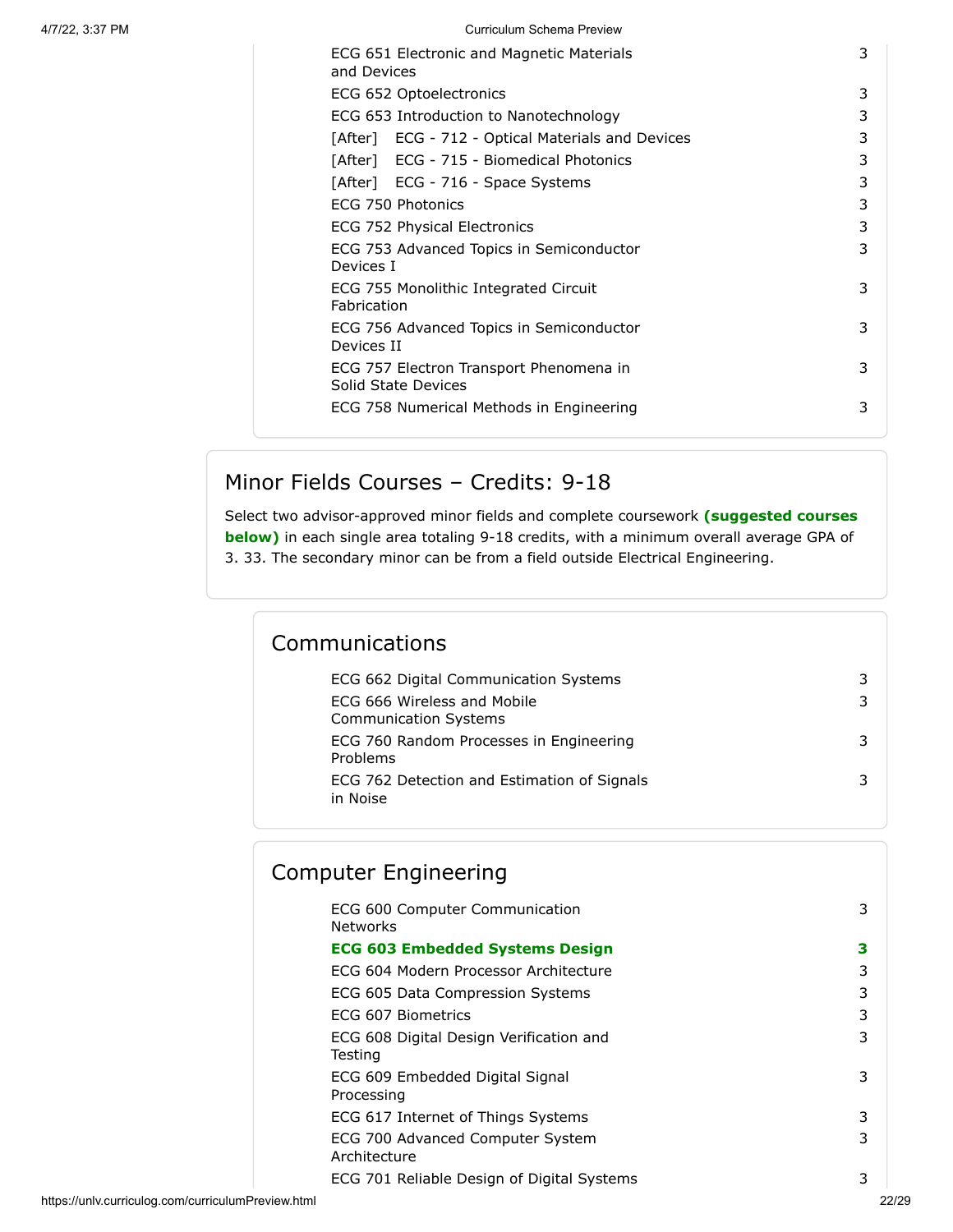| ECG 702 Interconnection Networks for<br>Parallel Processing Applications | 3 |
|--------------------------------------------------------------------------|---|
| <b>ECG 703 Machine Learning and</b><br><b>Applications</b>               | з |
| ECG 704 Coding with Applications in<br>Computers and Communication Media | 3 |
| ECG 706 Analysis of Telecommunication and<br>Data Networks               | 3 |
| ECG 707 Logic Synthesis Engineering                                      | 3 |
| ECG 709 Synthesis and Optimization of<br>Digital Systems                 | 3 |

# Control Systems Theory

| ECG 770 Linear Systems             |  |
|------------------------------------|--|
| ECG 771 Optimal and Modern Control |  |
| ECG 772 Nonlinear Systems          |  |
| ECG 774 Stochastic Control         |  |
| ECG 776 Adaptive Control           |  |

# Electromagnetics and Optics

| ECG 630 Transmission Lines                            | 3 |
|-------------------------------------------------------|---|
| ECG 631 Engineering Optics                            | 3 |
| ECG 632 Antenna Engineering                           | 3 |
| ECG 633 Active and Passive Microwave<br>Engineering   | 3 |
| ECG 730 Advanced Engineering<br>Electromagnetics I    | 3 |
| ECG 731 Theoretical Techniques in<br>Electromagnetics | 3 |
| ECG 732 Advanced Engineering<br>Electromagnetics II   | 3 |
| ECG 733 Plasma I                                      | 3 |

| <b>Electronics</b>                        |  |  |  |
|-------------------------------------------|--|--|--|
| ECG 620 Analog Integrated Circuit Design  |  |  |  |
| ECG 621 Digital Integrated Circuit Design |  |  |  |
| ECG 720 Advanced Analog IC Design         |  |  |  |
| ECG 721 Memory Circuit Design             |  |  |  |
| ECG 722 Mixed-Signal Circuit Design       |  |  |  |

# Power Engineering

| ECG 642 Power Electronics                |  |
|------------------------------------------|--|
| ECG 646 Photovoltaic Devices and Systems |  |
| ECG 740 Computer Analysis Methods for    |  |
| Power Systems                            |  |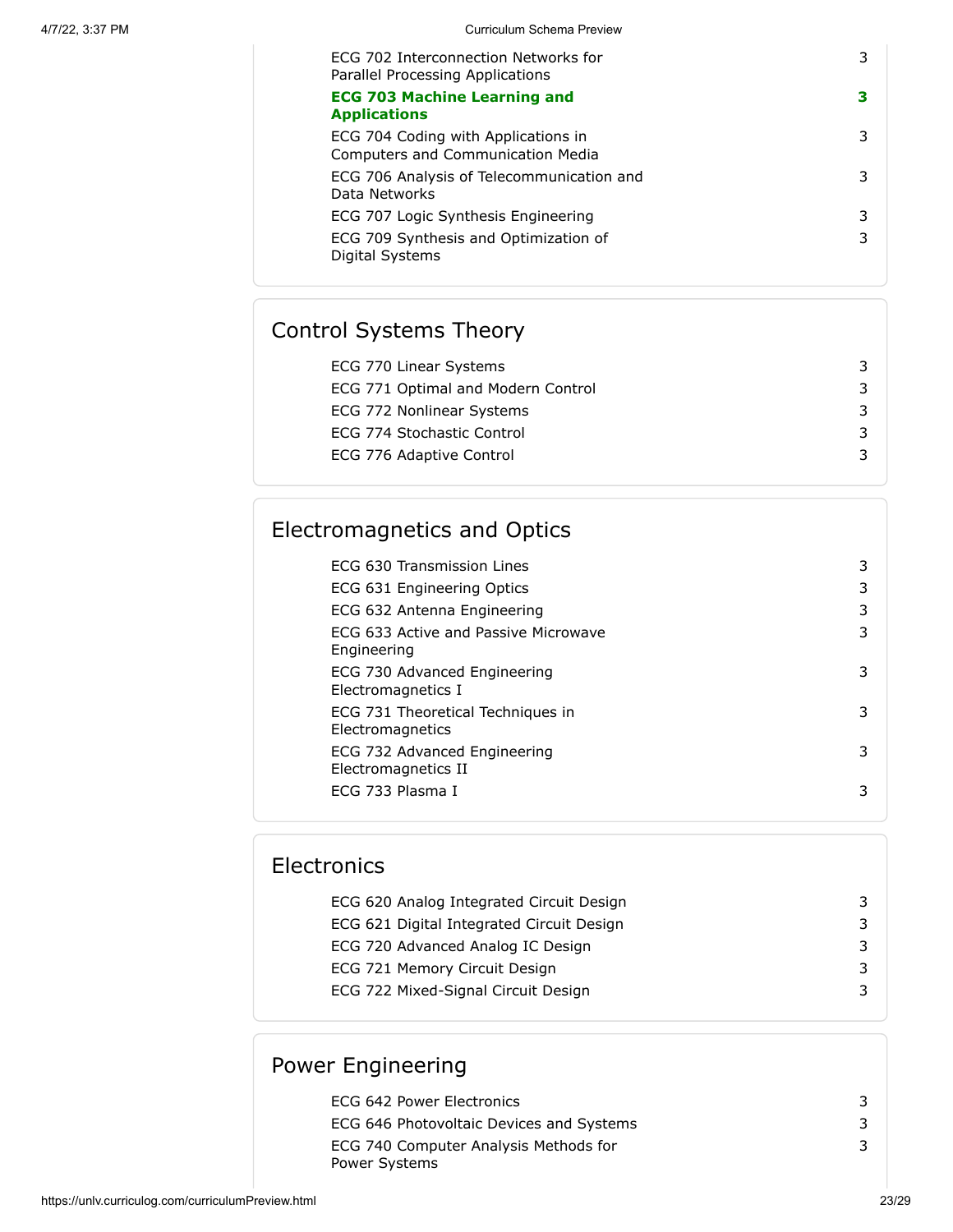# Signal Processing

| ECG 680 Discrete-Time Signal Processing<br><b>ECG 682 Introduction to Biomedical</b><br><b>Signals and Systems</b> | 3<br>3 |
|--------------------------------------------------------------------------------------------------------------------|--------|
| <b>ECG 703 Machine Learning and</b><br><b>Applications</b>                                                         | з      |
| ECG 760 Random Processes in Engineering<br>Problems                                                                | 3      |
| ECG 762 Detection and Estimation of Signals<br>in Noise                                                            | 3      |
| ECG 781 Digital Filters                                                                                            | 3      |
| ECG 782 Multidimensional Digital Signal<br>Processing                                                              | 3      |
| ECG 783 Adaptive Signal Processing with<br><b>Neural Networks</b>                                                  | 3      |
|                                                                                                                    |        |

# Solid State Electronics **and Photonics**

| [Before] ECG - 614 - Quantum Communication                     | 3 |
|----------------------------------------------------------------|---|
| ECG 651 Electronic and Magnetic Materials<br>and Devices       | 3 |
| ECG 652 Optoelectronics                                        | 3 |
| ECG 653 Introduction to Nanotechnology                         | 3 |
| [After] ECG - 712 - Optical Materials and Devices              | 3 |
| [After] ECG - 715 - Biomedical Photonics                       | 3 |
| [After] ECG - 716 - Space Systems                              | 3 |
| ECG 750 Photonics                                              | 3 |
| ECG 752 Physical Electronics                                   | 3 |
| ECG 753 Advanced Topics in Semiconductor<br>Devices I          | 3 |
| ECG 755 Monolithic Integrated Circuit<br>Fabrication           | 3 |
| ECG 756 Advanced Topics in Semiconductor<br>Devices II         | 3 |
| ECG 757 Electron Transport Phenomena in<br>Solid State Devices | 3 |
| ECG 758 Numerical Methods in Engineering                       | 3 |

# Elective Courses – Credits: 9-18

Complete 9-18 credits of 600- or 700-level MAT, PHY, AST, CEE, CEM, ECG, EGG, CS, ME, or other advisor-approved courses.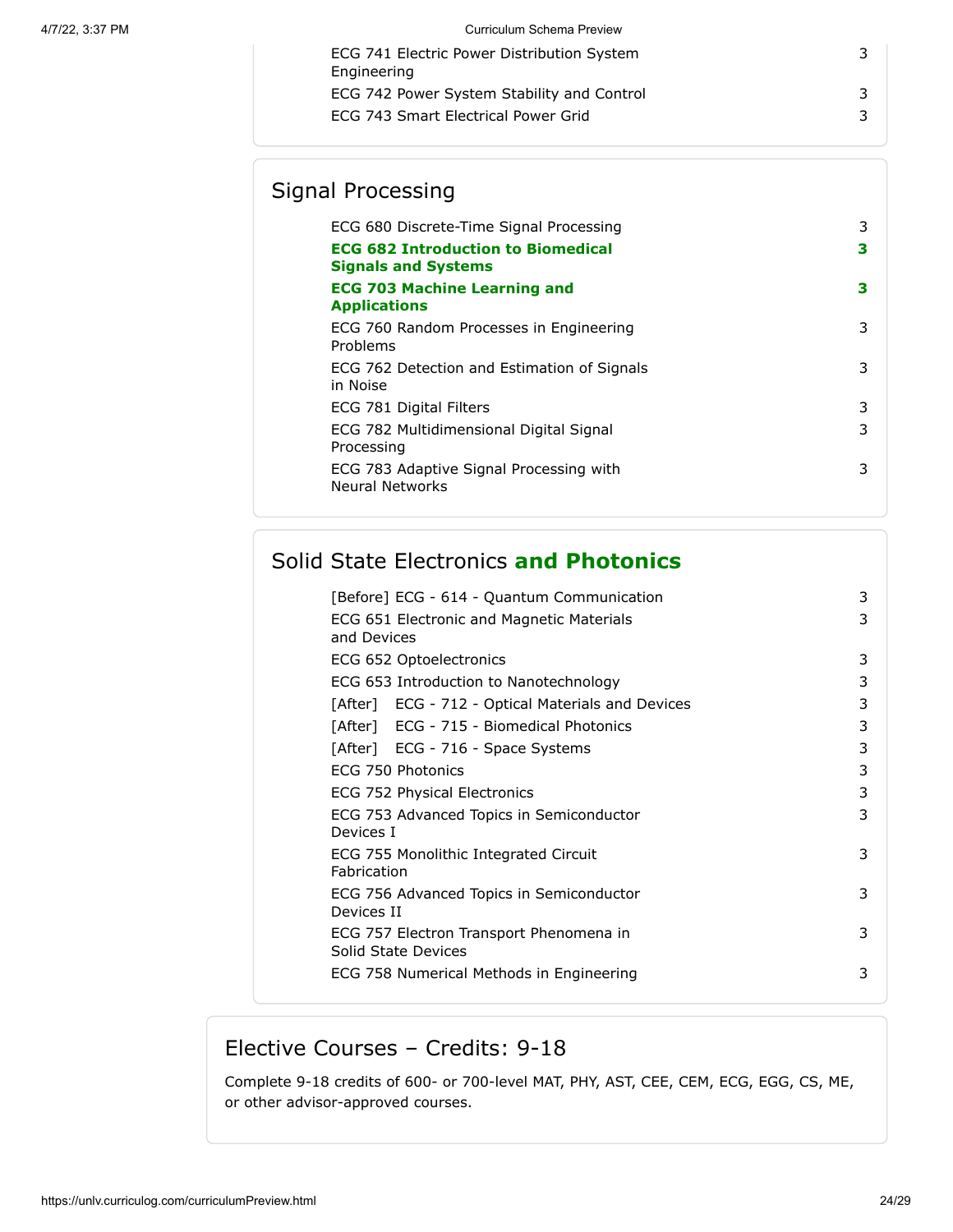#### Dissertation – Credits: 18

ECG 799 Dissertation  $1 - 6$ 

#### Degree Requirements

- 1. All Ph. D. students must satisfy the Ph. D. degree program admission requirements and be admitted to the Ph. D. program on a regular status.
- 2. Total credits required depends on the total number of approved graduate-level course work taken as technical electives (with a grade of B or better) during the senior year.
- 3. Complete a minimum of 60, 63, or 66 credits (including dissertation credits) respectively corresponding to 9, 6, or 3 credits of formally approved graduate level courses applied toward the B. S. degree yielding a total of 69 course credits. The final division of major, minor, and elective credits will be determined in consultation with the student's advisor.
- 4. Of the 51 required credits, a minimum of 33 credits must be in 700-level courses. Of these 33 credits, a minimum of 30 must be from formal courses. The student's doctoral advisory committee may add more requirements in accordance with the individual's background and field of study.
- 5. No more than 6 credits may be from Graduate Independent Study together with Graduate Seminar. No more than 12 credits of a combination of informal courses such as Graduate Independent Study, Special Topics, and Seminar may be applied to the degree program.
- 6. Complete a minimum of 15 credits in an approved ECE major field, 9 credits an approved ECE minor (primary minor) field, and 9 credits in a second approved open minor (secondary minor) field. Of the 15 credits required in the ECE major field, a minimum of 9 credits must be completed in 700-level courses. A minimum GPA of 3. 33 (B+=3. 30) must be obtained in the major field. Of the 9 required credits in each minor field, a minimum of 6 credits must be in 700-level courses. A minimum GPA of 3. 33 ( $B+=3.30$ ) must be obtained in each of the minor fields.
- 7. Informal courses (Graduate Independent Study, Graduate Seminar, and Special Topics) cannot be applied to the ECE major, ECE minor (primary minor) and the open minor (secondary minor) fields.
- 8. All regular (full graduate standing) status graduate students must select a faculty advisor in their first semester.
- 9. Students on academic probation may be transferred to the M. S. E. Program depending on the student's academic record. In such a case, the M. S. E. Program requirements must be satisfied. For example, only 6 credits of the informal courses may be applied to the M. S. E. degree program with the further constraint that up to 3 credits total of Independent Study in combination with Graduate Seminar may be in the 6 credits.
- 10. Maintain a minimum overall grade point average (GPA) of 3. 20, must maintain a minimum GPA of 3. 20 each semester, and must complete all graduate level courses that apply towards their degree with a minimum GPA of 2. 70 (B-) in each course. Grades below B- cannot be applied towards the Ph. D. degree and must be repeated or replaced. A class grade below C (2. 0) is grounds for initiating a program separation recommendation to the Graduate College. Ph. D. candidates who do not maintain an overall minimum GPA of 3. 20, who do not maintain a GPA of 3. 20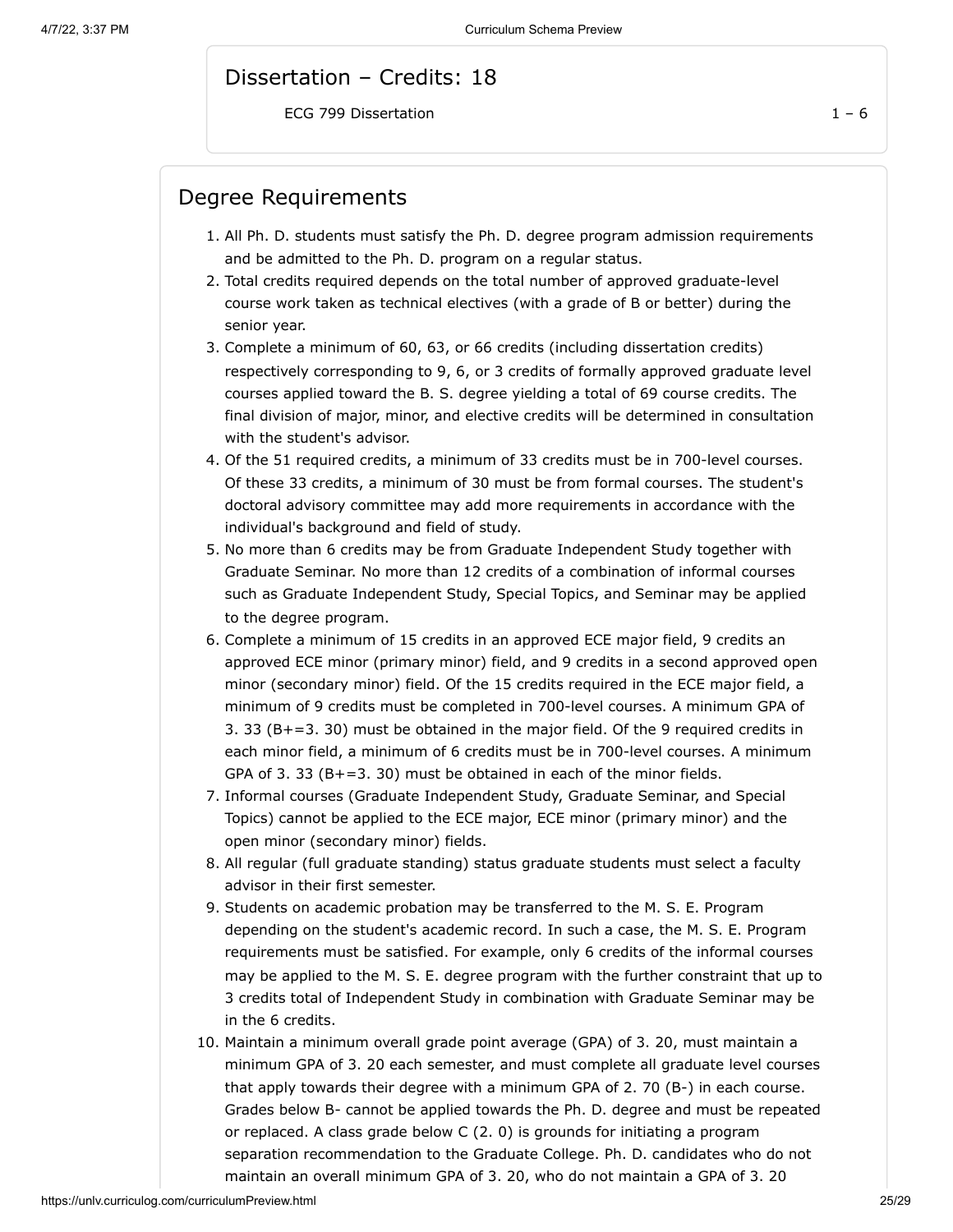each semester, or who earn more than one grade below B- **will may** either be placed on probation or expelled from the program. The Electrical and Computer Engineering Graduate Committee and/or the Graduate College will determine the terms of the student's probation in accordance with the rules of the Graduate College.

- 11. All regular status graduate students must file an approved **program Plan of Study form** before the completion of their third semester. This program must be approved by the student's advisor and the graduate coordinator. All regular and provisional status graduate students must show satisfactory progress towards completion of their degree by completing at least six credits of their approved program per calendar year. If their progress towards their degree program is not satisfactory, students **will may** either be put on probation or expelled from the program.
- 12. Before beginning a dissertation, students must have their dissertation topic approved by their advisor, and the necessary paper work including a dissertation prospectus must be filed with the Graduate College by the end of the third semester. The dissertation prospectus describes the dissertation topic and must include an introductory set of sentences, a well formed hypothesis or hypotheses (specifically italicized in the prospectus) accompanied by a motivation, objectives with major and alternative approaches to the studies, and conjectures of possible outcomes. Students are NOT allowed to take dissertation credits until their prospectus is approved. Credits taken before the approval date will NOT count towards the degree program.

## Graduation Requirements

*See Plan Graduation Requirements below.*

## Plan Graduation Requirements

During the first semester, a Ph. D. student must select a faculty advisor. The faculty advisor does not have to be the one to whom the student was assigned upon entering the Ph. D. program. In coordination with the faculty advisor, the student must also form a doctoral advisory committee. A doctoral advisory committee is composed of at least four members of the UNLV Graduate Faculty. Three of the faculty must be from the Department of Electrical and Computer Engineering. The fourth from a relevant supporting field having Full Graduate Faculty Status as recognized by the Graduate College.

Students admitted on provisional and/or conditional status are not allowed to take the qualifying exam until their provisions and/or conditions have been met. Students taking the exam while on provisional or conditional status will be required to retake the exam regardless if one or all areas of the exam have been passed.

Provisional status students must complete all required supplementary work within one calendar year from the time of admission into the program with a grade of B (3. 0) or better in each course.

Pass the Qualifying Exam within 2 semesters of being admitted to the Ph. D. program on a regular (full graduate standing) status. The Qualifying Exam is offered once every fall semester and once every spring semester. This exam cannot be taken more than twice.

The Qualifying Exam tests the student's general undergraduate knowledge of electrical engineering and computer engineering. To register for the Qualifying Exam, eligible students must notify the graduate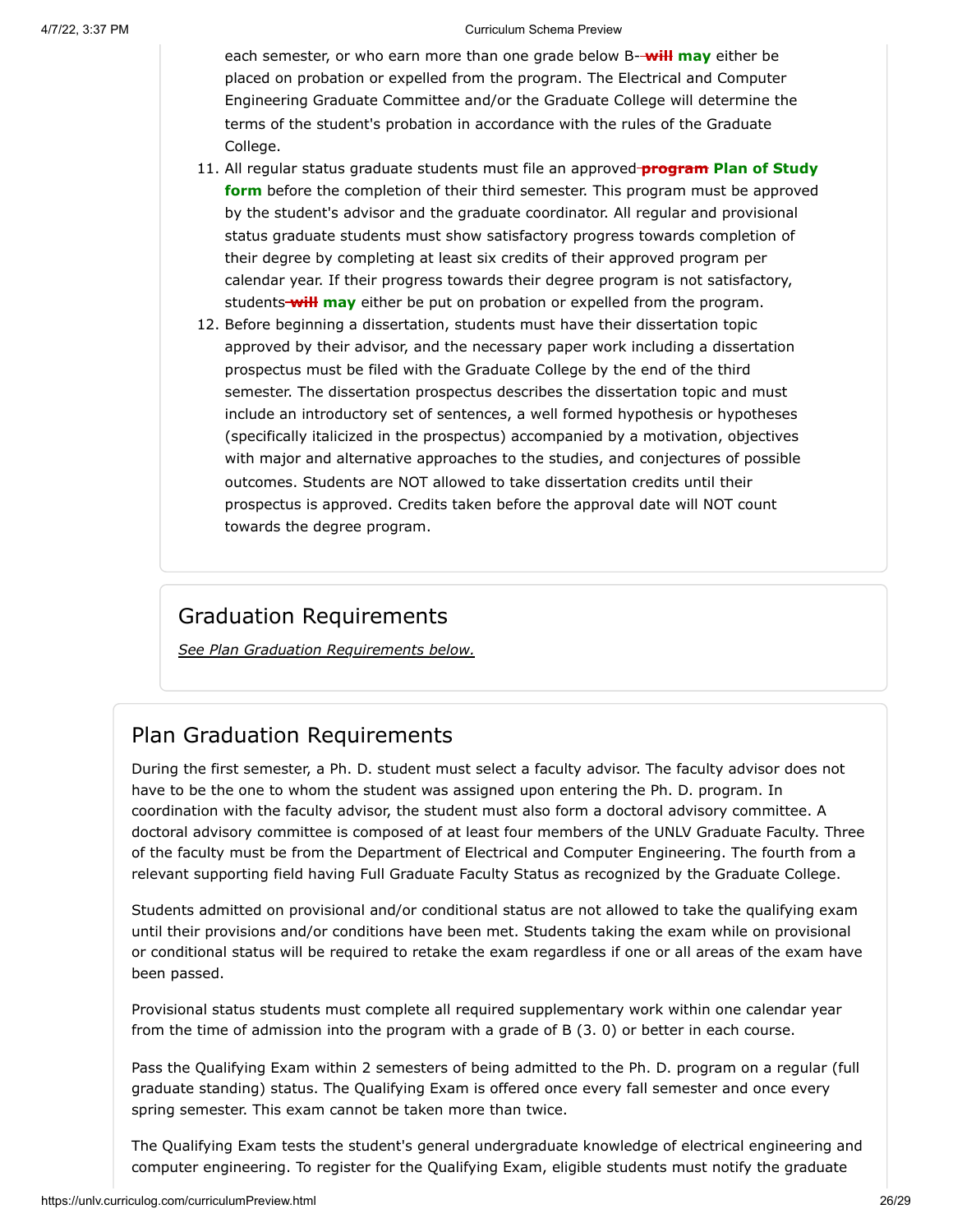coordinator no later than one month prior to the examination date.

All students must pass the Qualifying Exam within the first two semesters (excluding the summer semester) upon being admitted to the Ph. D. program on a regular status. If a student is required to take the qualifying exam and is not present to sit the exam, an automatic FAIL is assigned. Students who have not passed the Qualifying Exam within this time frame will be terminated from the Ph. D. program. Students who have not passed the Qualifying Exam by their second attempt will be terminated from the Ph. D. program. Students in the Direct Ph. D. program who fail the Qualifying Exam on their second attempt within the two semester time frame may elect to pursue a M. S. Degree by completing all of the requirements listed for that degree.

The Qualifying Exam is a four and one-half hour exam covering questions in the following undergraduate electrical and computer engineering fields:

**Communications** 

Control System Theory

Electromagnetics and Optics

**Electronics** 

Power

Signal Processing

Solid State

Digital Logic Design

Computer Architectures **and Organization**

#### **Digital Electronics and VLSI Design Embedded Systems**

Computer Communication Networks

To pass the qualifying exam requirement, the student must successfully complete any four of the eleven areas with a grade of PASS to complete the qualifying exam requirement within two sittings. If the student passes less than four areas on the first attempt, the student will receive a PASS for those individual areas successfully completed and will not be required to retake these areas on the second attempt. The exam is a closed note, closed book exam.

For more details on course specifics, exam logistics, appeal rights and procedure, and protocols regarding the qualifying exam, refer to the ECE department's Electrical Engineering Graduate Program Document.

In all Post-Bachelor's subplans, a Ph. D. student must complete a minimum of 15 credits in an approved ECE major field in a single area of Electrical and Computer Engineering, 9 credits in an approved ECE minor field (primary minor) in a single but different area of Electrical and Computer Engineering, and another 9 credits in a second approved minor (secondary minor) field. Currently, the Department of Electrical and Computer Engineering at UNLV offers Communications, Computer Engineering, Control System Theory, Electromagnetics and Optics, Electronics, Power Systems, Signal Processing, and Solid State **Materials Electronics** and **Devices Photonics** as major fields. Specific courses that can be applied to specific fields are listed in detail in the Electrical Engineering Graduate Program Document.

Of the 15 credits required in the ECE major field, a minimum of 9 credits must be completed in 700 level courses. To complete the ECE major field requirement, the applied 15 credits of ECE major course work must attain a minimum overall GPA of 3. 33 (B+=3. 30).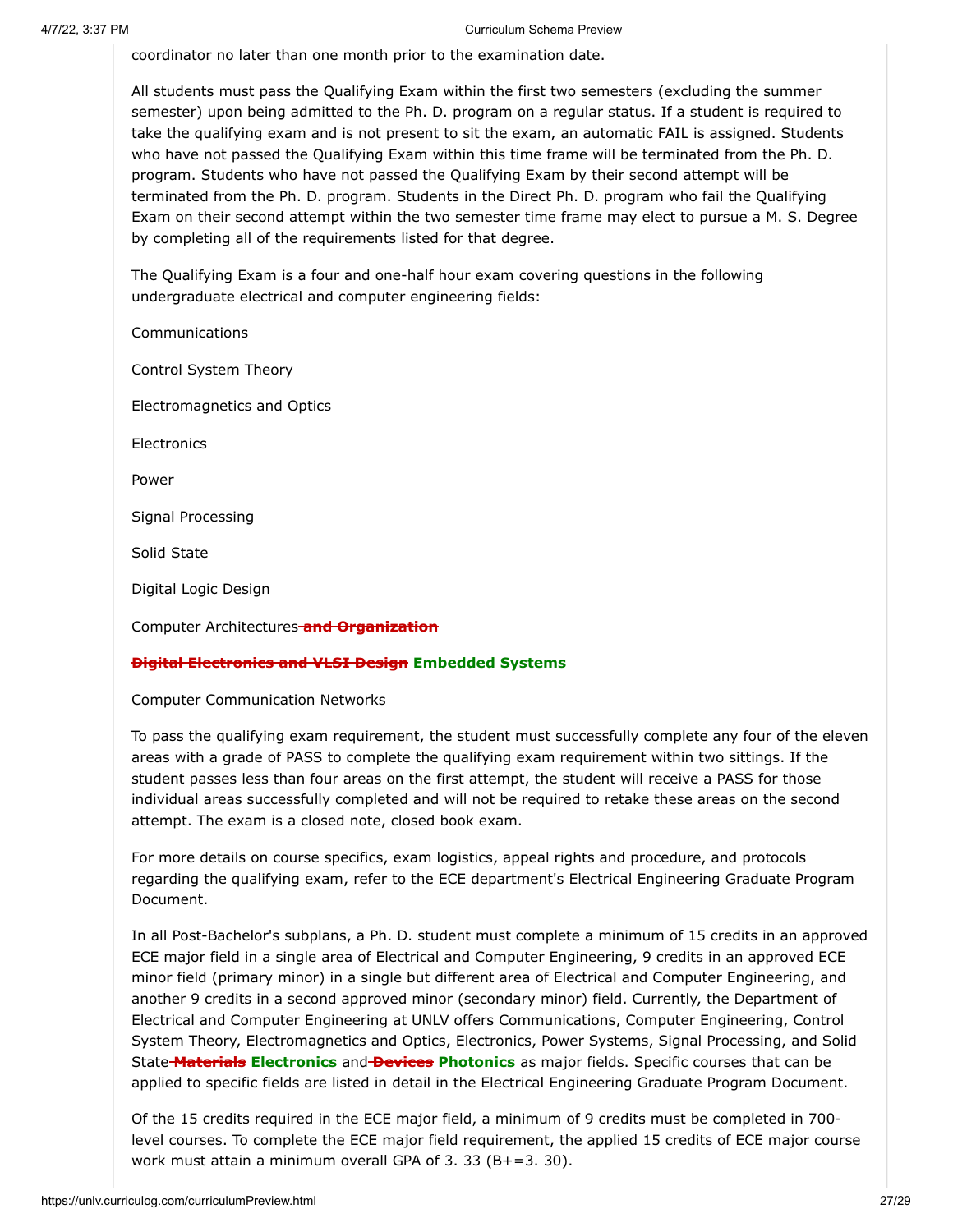Each student must complete two minor fields. To complete a minor field, a student must complete a minimum of 9 credits in a minor field and have an overall minimum GPA of 3. 33 (B+=3. 30) for the 9 minor field credits. Of the 9 required credits in each minor field, a minimum of 6 credits must be in 700-level courses. Courses that can be applied to specific minor fields are listed in detail in the Electrical Engineering Graduate Program Document. These courses may be applied to any designated field but may only be counted once. With the written approval of the major advisor and the student's advisory committee, the secondary minor may be a mixed minor field. A mixed minor field may be formed with courses inside and/or outside of the Electrical Engineering Department's approved fields (e. g., mathematics and physics, computer engineering and computer science, physics, mechanical engineering, solid state and electromagnetics) A mixed minor may not be composed of courses in the Electrical Eng ineering Department that satisfy course work in the major and the other minor field. The only exception is when a course may be used in more than one field. In this case, the course may not be counted twice but may be used for either minor area. However, the student must complete at least one minor field (primary minor field) in Electrical Engineering in a single area.

After successfully completing all required course work, the candidate must pass the Preliminary Exam. The Preliminary Exam cannot be taken more than once per semester but may be repeated until passed.

The Preliminary Exam evaluates the caliber of a student's dissertation topic. The Preliminary Exam cannot be taken more than once per semester but may be repeated until passed.

To be eligible for the Preliminary Exam, a student must have successfully completed all required course work except for the 18 credits of Dissertation.

Before the Preliminary Exam, a student must prepare a 10 to 20-page prospectus of their research. A copy of this prospectus must be submitted to the Graduate Committee and each member of the Ph. D. candidate's advisory committee at least two weeks prior to the Preliminary Exam.

The student must also notify the Graduate Committee and each member of their advisory committee of the date, time and location of their Preliminary Exam. This must be done at least two weeks prior to the Preliminary Exam.

During the Preliminary Exam, the student presents their prospectus to their advisory committee. To pass the Preliminary Exam, the student's advisory committee must unanimously approve the student's prospectus. Students who pass the Preliminary Exam are advanced to candidacy for the Ph. D.

Complete a minimum of 18 credits of Dissertation and complete a dissertation containing original research. Upon completion, the student must pass the Final Exam in which the student defends their dissertation. The Final Exam is the culminating experience of the PhD program.

The Final Exam evaluates the Ph. D. candidate's dissertation. The Final Exam cannot be taken more than once per every three months but may be repeated until passed. To be eligible for the Final Exam, a Ph. D. candidate must have passed the Preliminary Exam, and have successfully completed all required course work including a minimum of 18 credits of Dissertation. A minimum of 12 credits of Dissertation must be taken after the successful completion of the Preliminary Exam. A copy of the Ph. D. candidate's dissertation must be submitted to the Graduate Committee and each member of the Ph. D. candidate's advisory committee at least two weeks prior to the Final Exam. The Ph. D. candidate must also notify the Graduate Committee and each member of their advisory committee of the date, time, and location of their Final Exam at least two weeks prior to the Final Exam. During the Final Exam, the Ph. D. candidate will present their dissertation to their advisory committee. To pass the Final Exam, the Ph. D. candidate's advisory committee must unanimously approve the Ph. D. candidate's dissertation.

The Department of Electrical and Computer Engineering requires that the Ph. D. degree be completed within a period of six years from the time the candidate is fully admitted to the Ph. D. program. Further, courses taken more than six years prior to graduation cannot be applied toward the PhD degree without